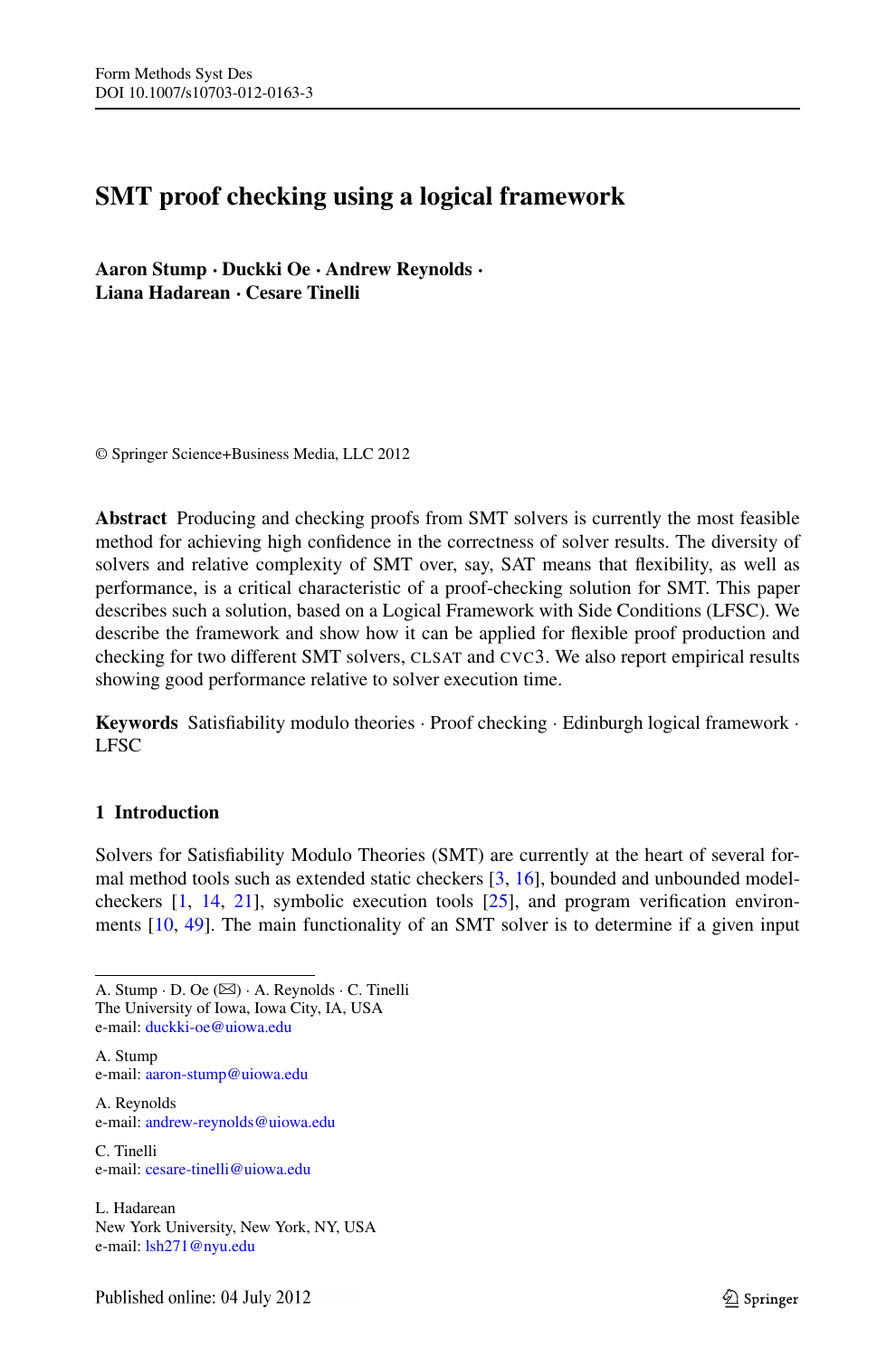formula is satisfiable in the logic it supports—typically some fragment of first-order logic with certain built-in theories such as integer or real arithmetic, the theory of arrays and so on. Most SMT solvers combine advanced general-purpose propositional reasoning (SAT) engines with sophisticated implementations of special-purpose reasoning algorithms for builtin theories. They are rather complex and large tools, with codebases often between 50k and 100k lines of C++. As a consequence, the correctness of their results is a long-standing concern. In an era of tour-de-force verifications of complex systems [[24](#page-26-5), [27](#page-26-6)], noteworthy efforts have been made to apply formal verification techniques to *algorithms* for SAT and SMT [[18](#page-26-7), [29](#page-26-8)]. Verifying actual solver code is, however, still extremely challenging [\[28](#page-26-9)] due to the complexity and size of modern SMT solvers.

One approach to addressing this problem is for SMT solvers to emit independently checkable evidence of the results they report. For formulas reported as unsatisfiable, this evidence takes the form of a refutation proof. Since the relevant proof checking algorithms and implementations are much simpler than those for SMT solving, checking a proof provides a more trustworthy confirmation of the solver's result. Interactive theorem proving can benefit as well from proof producing SMT solvers, as shown recently in a number of works [[11](#page-26-10), [12](#page-26-11)]. Complex subgoals for the interactive prover can be discharged by the SMT solver, and the proof it returns can be checked or reconstructed to confirm the result without trusting the solver. Certain advanced applications also strongly depend on proof production. For example, in the Fine system, Chen et al. translate proofs produced by the Z3 solver [\[32\]](#page-27-1) into their internal proof language, to support certified compilation of richly typed source programs [\[13\]](#page-26-12). For Fine, even a completely verified SMT solver would not be enough since the proofs themselves are actually needed by the compiler. Besides Z3 other examples of proof-producing SMT solvers are CLSAT, CVC3, Fx7, and veriT [\[6](#page-25-2), [15](#page-26-13), [31,](#page-26-14) [38\]](#page-27-2).

A significant enabler for the success of SMT has been the SMT-LIB standard input language [[5](#page-25-3)], which is supported by most SMT solvers. So far, no standard proof format has emerged. This is, however, no accident. Because of the ever increasing number of logical theories supported by SMT solvers, the variety of deductive systems used to describe the various solving algorithms, and the relatively young age of the SMT field, designing a single set of axioms and inference rules that would be a good target for all solvers does not appear to be practically feasible. We believe that a more viable route to a common standard is the adoption of a common *meta*-logic in which SMT solver implementors can describe the particular proof systems used by their solver. With this approach, solvers need to agree just on the meta-language used to describe their proof systems. The adoption of a sufficiently rich meta-logic prevents a proliferation of individual proof languages, while allowing for a variety of proof systems. Also, a single meta-level tool suffices to check proofs efficiently on any proof system described in the meta-language. A fast proof checker can be implemented once and for all for the meta-language, using previously developed optimizations (e.g. [[43](#page-27-3), [44](#page-27-4), [50](#page-27-5)]. Also, different proof systems can be more easily compared, since they are expressed in the same meta-level syntax. This may help identify in the future a common core proof system for some significant class of SMT logics and solvers.

In this paper we propose and describe a meta-logic, called LFSC, for "Logical Framework with Side Conditions", which we have developed explicitly with the goal of supporting the description of several proof systems for SMT, and enabling the implementation of very fast proof checkers. In LFSC, solver implementors can describe their proof rules using a compact declarative notation which also allows the use of computational side conditions. These conditions, expressed in a small functional programming language, enable some parts of a proof to be established by computation. The flexibility of LFSC facilitates the design of proof systems that reflect closely the sort of high-performance inferences made by SMT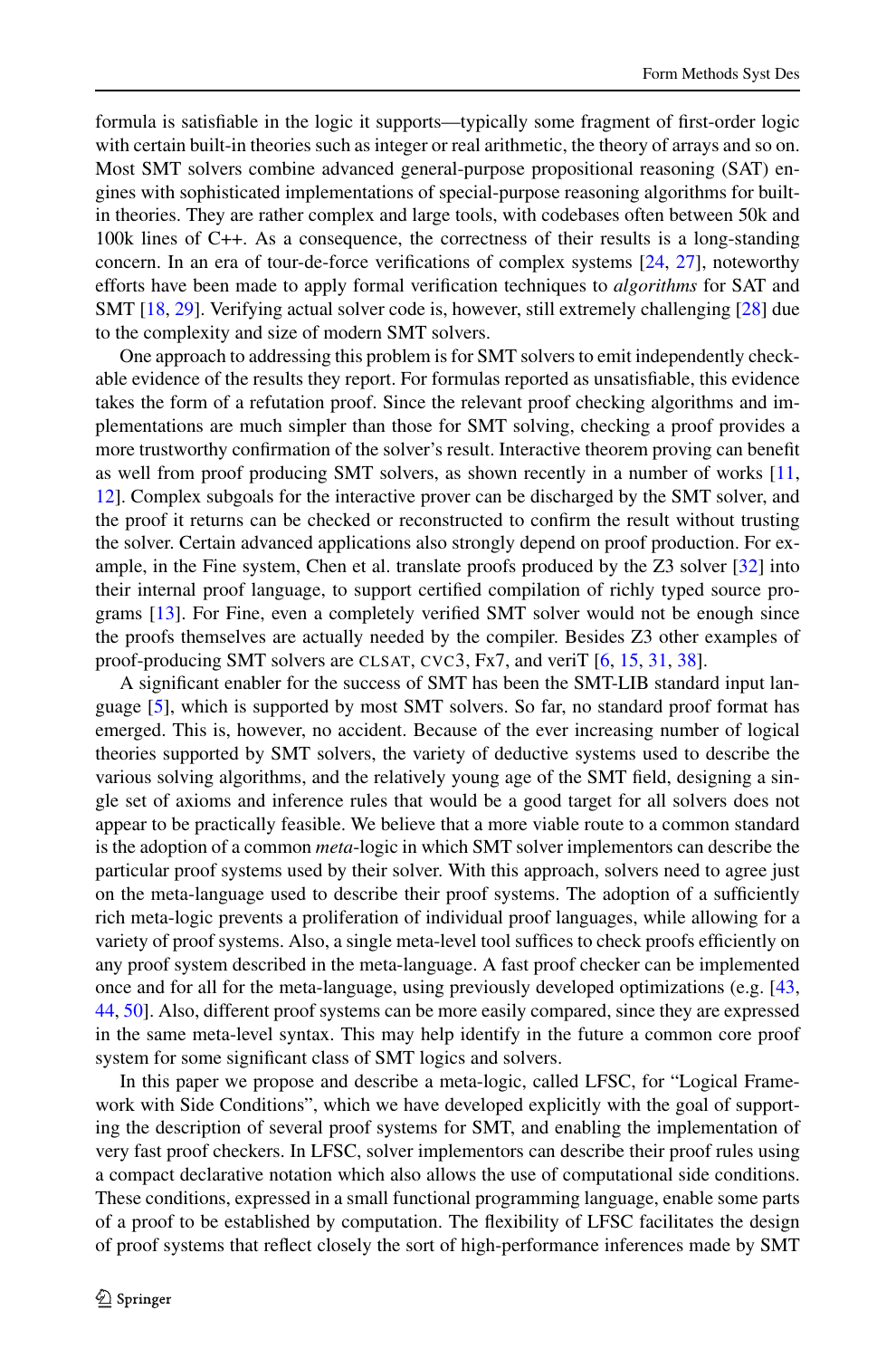solvers. The side conditions feature offers a continuum of possible LFSC encodings of proof systems, from completely declarative at one extreme, using rules with no side conditions, to completely computational at the other, using a single rule with a huge side condition. We argue that supporting this continuum is a major strength of LFSC. Solver implementors have the freedom to choose the amount of computational inference when devising proof systems for their solver. This freedom cannot be abused since any decision is explicitly recorded in the LFSC formalization and becomes part of the proof system's trusted computing base. Moreover, the ability to create with a relatively small effort different LFSC proof systems for the same solver provides an additional level of trust even for proof systems with a substantial computational component—since at least during the developing phase one could also produce proofs in a more declarative, if less efficient, proof system.

We have put considerable effort in developing a full blown, highly efficient proof checker for LFSC proofs. Instead of developing a dedicated LFSC checker, one could imagine embedding LFSC in declarative languages such as Maude or Haskell. While the advantages of prototyping symbolic tools in these languages are well known, in our experience their performance lags too far behind carefully engineered imperative code for high-performance proof checking. This is especially the case for the sort of proofs generated by SMT solvers which can easily reach sizes measured in megabytes or even gigabytes. Based on previous experimental results by others, a similar argument could be made against the use of interactive theorem provers (such as Isabelle [[37](#page-27-6)] or Coq [\[8](#page-26-15)]), which have a very small trusted core, for SMT-proof checking. By allowing the use of computational side conditions and relying on a dedicated proof checker, our solution seeks to strike a pragmatic compromise between trustworthiness and efficiency.

We introduce the LFSC language in Sect. [2](#page-3-0) and then describe it formally in Sect. [3](#page-4-0). In Sect. [4](#page-7-0) we provide an overview of how one can encode in LFSC a variety of proof systems that closely reflect the sort of reasoning performed by modern SMT solvers. Building on the general approaches presented in this section, we then focus on a couple of SMT theories in Sect. [5,](#page-14-0) with the goal of giving a sense of how to use LFSC's features to produce compact proofs for theory-specific lemmas. We then present empirical results for our LFSC proof checker which show good performance relative to solver-execution times (Sect. [6\)](#page-17-0). Finally, Sect. [7](#page-21-0) touches upon a new, more advanced application of LFSC: the generation of certified interpolants from proofs.

The present paper builds on previously published workshop papers [[38–](#page-27-2)[40](#page-27-7), [45](#page-27-8)] but it expands considerably on the material presented there. A preliminary release of our LFSC proof checker, together with the proof systems and the benchmark data discussed here are available online.<sup>[1](#page-2-0)</sup>

#### 1.1 Related work

<span id="page-2-0"></span>SMT proofs produced by the solver Fx7 for the AUFLIA logic of SMT-LIB have been shown to be checked efficiently by an external checker in  $[31]$ . Other approaches  $[19, 17]$  $[19, 17]$  $[19, 17]$  $[19, 17]$ have advocated the use of interactive theorem provers to certify proofs produced by SMT solvers. The advantages of using those theorem provers are well known; in particular, their trusted core contains only a base logic and a small fixed number of proof rules. While recent works [\[2](#page-25-4), [11](#page-26-10)] have improved proof checking times, the performance of these tools still lags behind C/C++ checkers carefully engineered for fast checking of very large proofs. Besson

<sup>&</sup>lt;sup>1</sup>At <http://clc.cs.uiowa.edu/lfsc/>. The release's README file clarifies a number of minor differences with the concrete syntax used in this paper.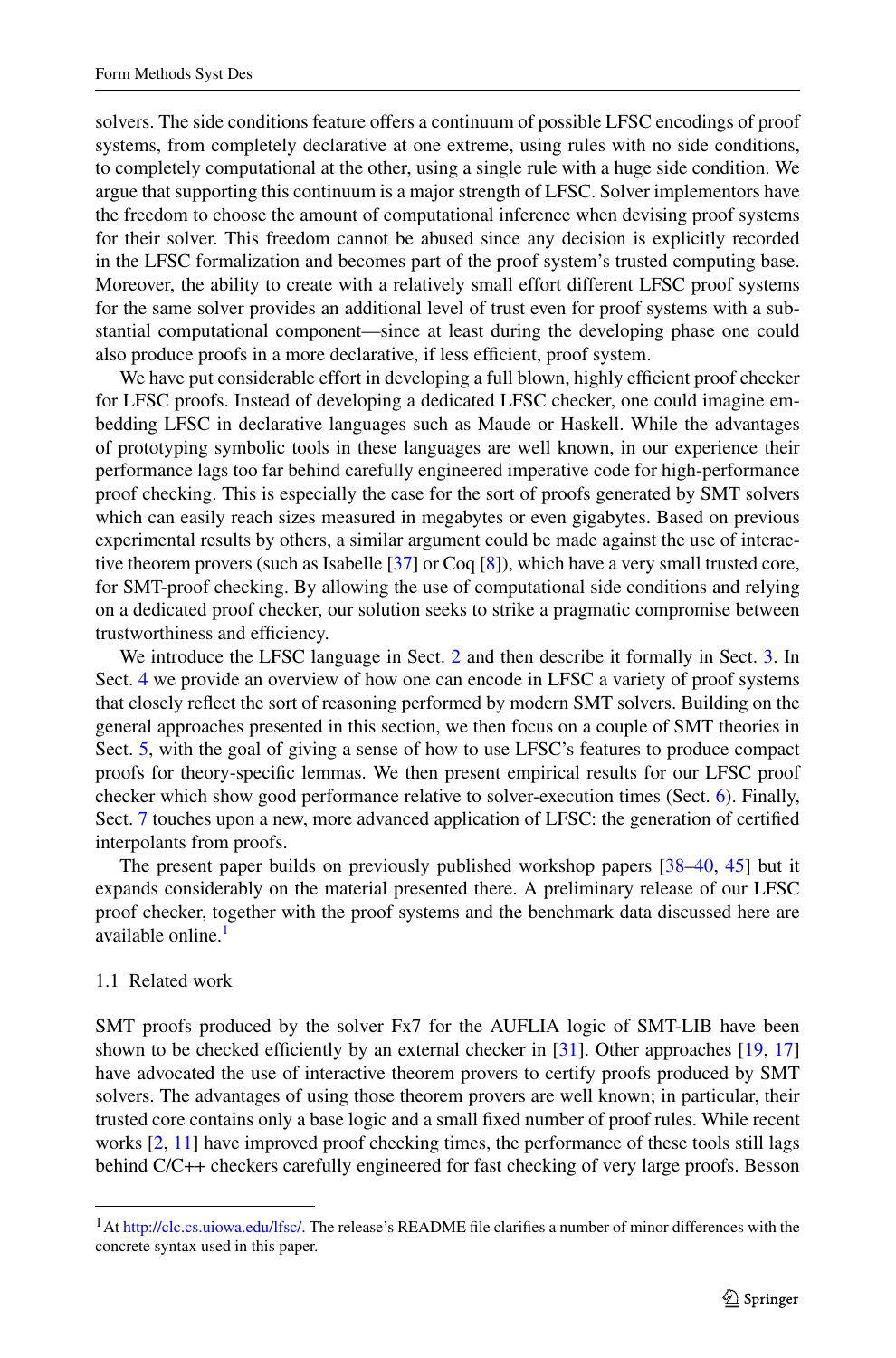et al. have recently proposed a similar meta-linguistic approach, though without the intention of providing a formal semantics for user-defined proof systems [[9](#page-26-18)]. We are in discussion with authors of that work, on how to combine LFSC with the approach they advocate.

## 1.2 Notational conventions

This paper assumes some familiarity with the basics of type theory and of automated theorem proving, and will adhere in general to the notational conventions in the field. LFSC is a direct extension of LF [\[22\]](#page-26-19), a type-theoretic logical framework based on the *λΠ* calculus, in turn an extension of the simply typed *λ*-calculus. The *λΠ* calculus has three levels of entities: values; types, understood as collections of values; and kinds, families of types. Its main feature is the support for *dependent types* which are types parametrized by val-ues.<sup>[2](#page-3-1)</sup> Informally speaking, if  $\tau_2[x]$  is a dependent type with value parameter *x*, and  $\tau_1$  is a non-dependent type, the expression  $\Pi x$ :*τ*<sub>1</sub>.*τ*<sub>2</sub>[*x*] denotes in the calculus the type of functions that return a value of type  $\tau_2[v]$  for each value *v* of type  $\tau_1$  for *x*. When  $\tau_2$  is itself a non-dependent type, the type  $\Pi x : \tau_1 \cdot \tau_2$  is just the arrow type  $\tau_1 \rightarrow \tau_2$  of simply typed *λ*-calculus.

<span id="page-3-0"></span>The current concrete syntax of LFSC is based on Lisp-style S-expressions, with all operators in infix format. For improved readability, we will often write LFSC expressions in abstract syntax instead. We will write concrete syntax expressions in typewriter font. In abstract syntax expressions, we will write variables and meta-variables in *italics* font, and constants in sans serif font. Predefined keywords in the LFSC language will be in **bold** sans serif font.

# **2 Introducing LF with side conditions**

LFSC is based on the Edinburgh Logical Framework (LF) [[22](#page-26-19)]. LF has been used extensively as a meta-language for encoding deductive systems including logics, semantics of program-ming languages, as well as many other applications [[7](#page-25-5), [26](#page-26-20), [33](#page-27-9)]. In LF, proof systems can be encoded as *signatures*, which are collections of typing declarations. Each proof rule is a constant symbol whose type represents the inferences allowed by the rule. For example, the following transitivity rule for equality

$$
\frac{t_1 = t_2 \quad t_2 = t_3}{t_1 = t_3}
$$
 eq\_trans

can be encoded in LF as a constant eq\_trans of type

 $\Pi t_1$ :term.  $t_2$ :term.  $t_3$ :term.  $\Pi u_1$ :holds  $(t_1 = t_2)$ .  $\Pi u_2$ :holds  $(t_2 = t_3)$ . holds  $(t_1 = t_3)$ .

<span id="page-3-1"></span>The encoding can be understood intuitively as saying: for any terms  $t_1, t_2$  and  $t_3$ , and any proofs  $u_1$  of the equality  $t_1 = t_2$  and  $u_2$  of  $t_2 = t_3$ , eq\_trans constructs a proof of  $t_1 = t_3$ . In the concrete, Lisp-style syntax of LFSC, the declaration of the rule would look like

```
(declare eq_trans (! t1 term (! t2 term (! t3 term
                   (! u1 (holds (= t1 t2))
                    (! u2 (holds (= t2 t3))
                     (holds (= t1 t3))))))))
```
<sup>2</sup>A simple example of dependent types is the type of bit vectors of (positive integer) size *n*.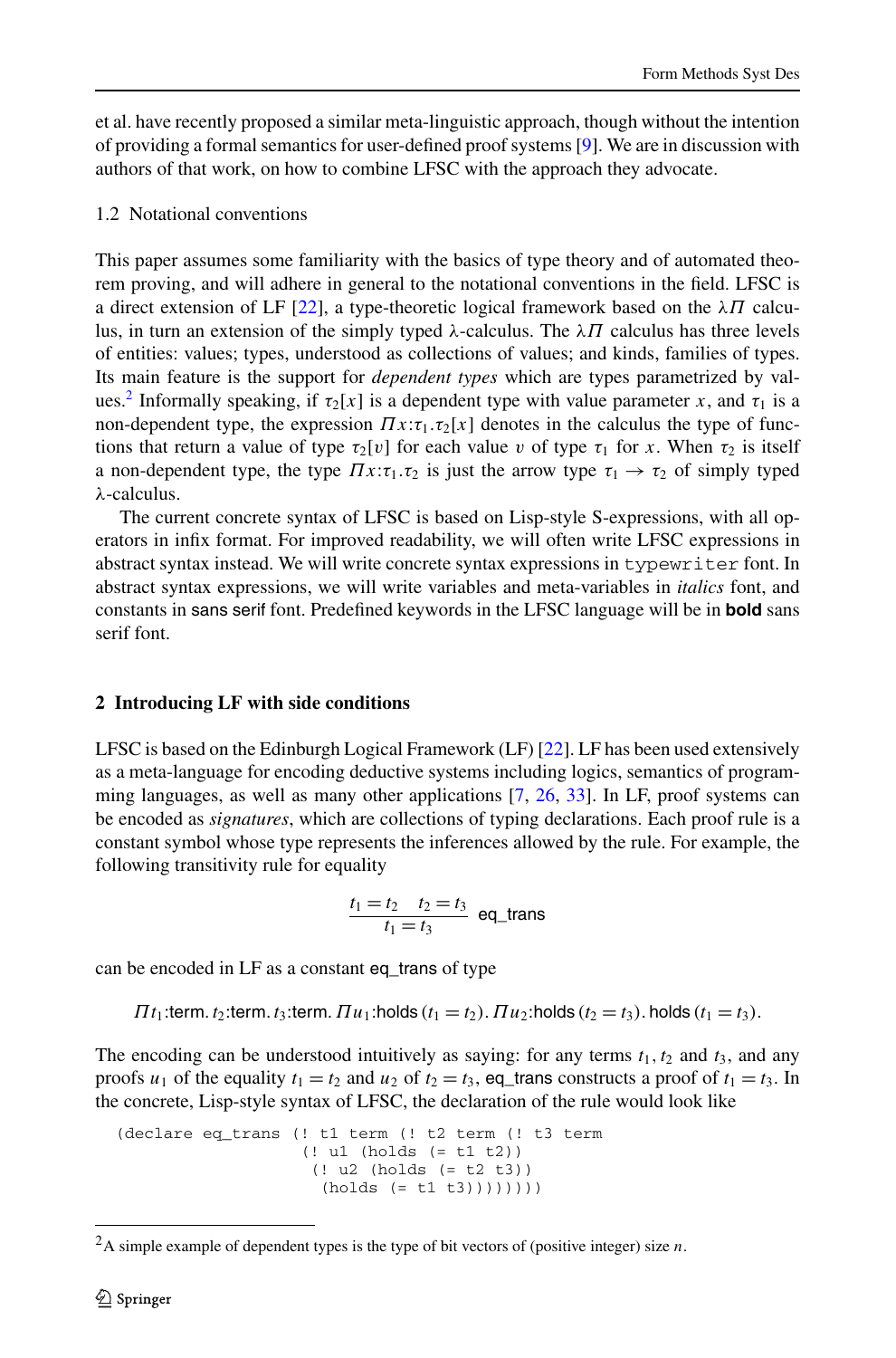where ! represents LF's *Π* binder, for the dependent function space, term and holds are previously declared type constructors, and  $=$  is a previously declared constant of type  $\prod t_1$ :term.  $t_2$ :term. term (i.e., term  $\rightarrow$  term  $\rightarrow$  term).

Now, pure LF is not well suited for encoding large proofs from SMT solvers, due to the computational nature of many SMT inferences. For example, consider trying to prove the following simple statement in a logic of arithmetic:

<span id="page-4-1"></span>
$$
(t_1 + (t_2 + (\dots + t_n) \dots)) - ((t_{i_1} + (t_{i_2} + (\dots + t_{i_n}) \dots))) = 0
$$
 (1)

where  $t_{i_1} \ldots t_{i_n}$  is a permutation of the terms  $t_1, \ldots, t_n$ . A purely declarative proof would need  $\Omega(n \log n)$  applications of an associativity and a commutativity rule for  $+$ , to bring opposite terms together before they can be pairwise reduced to 0.

Producing, and checking, purely declarative proofs in SMT, where input formulas alone are often measured in megabytes, is unfeasible in many cases. To address this problem, LFSC extends LF by supporting the definition of rules with side conditions, *computational checks* written in a small but expressive first-order functional language. The language has built-in types for arbitrary precision integers and rationals, inductive datatypes, ML-style pattern matching, recursion, and a very restricted set of imperative features. When checking the application of an inference rule with a side condition, an LFSC checker computes actual parameters for the side condition and executes its code. If the side condition fails, because it is not satisfied or because of an exception caused by a pattern-matching failure, the LFSC checker rejects the rule application. In LFSC, a proof of statement ([1](#page-4-1)) could be given by a single application of a rule of the form:

```
(declare eq_zero (! t term (^ (normalize t) 0)
                  (holds (= t 0)))
```
<span id="page-4-0"></span>where normalize is the name of a separately defined function in the side condition language that takes an arithmetic term and returns a normal form for it. The expression  $($   $($   $($   $normalize t)$   $)$  defines the side condition of the eq\_zero rule, with the condition succeeding if and only if the expression (normalize  $t$ ) evaluates to 0. We will see more about this sort of normalization rules in Sect. [5.2](#page-15-0).

#### **3 The LFSC language and its formal semantics**

In this section, we introduce the LFSC language in abstract syntax, by defining its formal semantics in the form of a typing relation for terms and types, and providing an operational semantics for the side-condition language. Well-typed value, type, kind and side-condition expressions are drawn from the syntactical categories defined in Fig. [1](#page-5-0) in BNF format. The kinds **type**<sup>c</sup> and **type** are used to distinguish types with side conditions in them from types without.

Program expressions *s* are used in side condition code. There, we also make use of the syntactic sugar (**do**  $s_1 \cdots s_n$  *s*) for the expression (let  $x_1 s_1 \cdots$  let  $x_n s_n s$ ) where  $x_1$  through  $x_n$  are fresh variables. Side condition programs in LFSC are monomorphic, simply typed, first-order, recursive functions with pattern matching, inductive data types and two built-in basic types: infinite precision integers and rationals. In practice, our implementation is a little more permissive, allowing side-condition code to pattern-match also over dependently typed data. For simplicity, we restrict our attention here to the formalization for simple types only.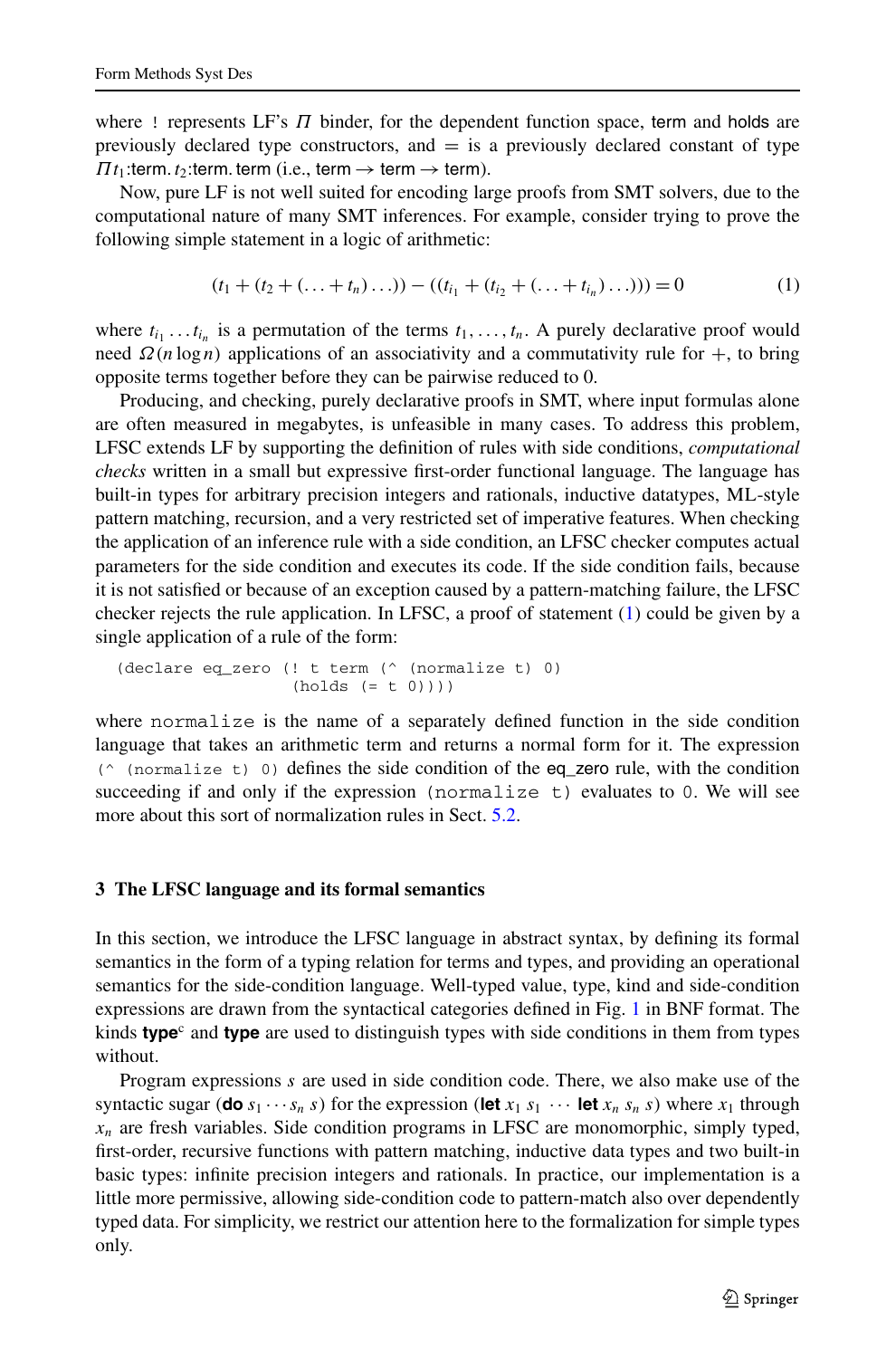<span id="page-5-0"></span>(Kinds) 
$$
\kappa ::=
$$
 type | type  $\vert$  kind |  $\Pi x:\tau.\kappa$  (Types)  $\tau ::= k \vert \tau t \vert \Pi x:\tau_1[\lbrace s \ t \rbrace].\tau_2$   
\n(Terms)  $t ::= x \vert c \vert t:\tau \vert \lambda x[\tau].t \vert t_1 t_2$  (Patterns)  $p ::= c \vert c \ x_1 \cdots x_{n+1}$   
\n(Programs)  $s ::= x \vert c \vert -s \vert s_1 + s_2 \vert c \ s_1 \cdots s_{n+1} \vert$  let  $x \ s_1 \ s_2 \vert$  fail  $\tau \vert$  markvar  $s \vert$   
\n**ifmarked**  $s_1 \ s_2 \ s_3 \vert$  **ifneg**  $s_1 \ s_2 \ s_3 \vert$  match  $s \ (p_1 \ s_1) \cdots (p_{n+1} \ s_{n+1})$ 

**Fig. 1** Main syntactical categories of LFSC. Letter *c* denotes term constants (including rational ones), *x* denotes term variables, *k* denotes type constants. The *square brackets* are grammar meta-symbols enclosing optional subexpressions

The operational semantics of the main constructs in the side condition language could be described informally as follows. Expressions of the form  $(c s_1 \cdots s_{n+1})$  are applications of either term constants or program constants (i.e., declared functions) to arguments. In the former case, the application constructs a new value; in the latter, it invokes a program. The expressions (**match** *s* ( $p_1$   $s_1$ ) $\cdots$  ( $p_{n+1}$   $s_{n+1}$ )) and (let *x*  $s_1$   $s_2$ ) behave exactly as their corresponding matching and let-binding constructs in ML-like languages. The expression *(***markvar** *s)* evaluates to the value of *s* if this value is a variable. In that case, the expres-sion has also the side effect of toggling a Boolean mark on that variable.<sup>[3](#page-5-1)</sup> The expression (*ifmarked*  $s_1$   $s_2$   $s_3$ ) evaluates to the value of  $s_2$  or of  $s_3$  depending on whether  $s_1$  evaluates to a marked or an unmarked variable. Both **markvar** and **ifmarked** raise a failure exception if their arguments do not evaluate to a variable. The expression  $(\text{fail } \tau)$  always raises that exception, for any type *τ* .

The typing rules for terms and types, given in Fig. [2,](#page-6-0) are based on the rules of *canonical forms LF* [\[47\]](#page-27-10). They include judgments of the form  $\Gamma \vdash e \Leftarrow T$  for checking that expression *e* has type/kind *T* in context *Γ* , where *Γ* , *e*, and *T* are inputs to the judgment; and judgments of the form  $\Gamma \vdash e \Rightarrow T$  for computing a type/kind *T* for expression *e* in context *Γ*, where *Γ* and *e* are inputs and *T* is output. The contexts *Γ* map variables and constants to types or kinds, and map constants *f* for side condition functions to (possibly recursive) definitions of the form  $(x_1 : \tau_1 \cdots x_n : \tau_n) : \tau = s$ , where *s* is a term with free variables  $x_1, \ldots, x_n$ , the function's formal parameters.

<span id="page-5-1"></span>The three top rules of Fig. [2](#page-6-0) define well-formed contexts. The other rules, read from conclusion to premises, induce deterministic type/kind checking and type computation algorithms. They work up to a standard definitional equality, namely *βη*-equivalence; and use standard notation for capture-avoiding substitution  $([t/x]T$  is the result of simultaneously replacing every free occurrence of *x* in *T* by *t*, and renaming any bound variable in *T* that occurs free in *t*). Side conditions occur in type expressions of the form  $\pi y: \tau_1 s t$ ,  $\tau_2$ , constructing types of kind **type**<sup>c</sup>. The premise of the last rule, defining the well-typedness of applications involving such types, contains a judgement of the form  $\Delta \vdash \sigma$ ;  $s \downarrow s'$ ; $\sigma'$  where  $\Delta$  is a context consisting only of definitions for side condition functions, and  $\sigma$  and  $\sigma'$  are *states*, i.e., mappings from variables to their mark. Such judgment states that, under the context  $\Delta$ , evaluating the expression *s* in state  $\sigma$  results in the expression *s'* and state  $\sigma'$ . In the application rule,  $\Delta$  is  $| \Gamma |$  defined as the collection of all the function definitions in *Γ* . Note that the rules of Fig. [2](#page-6-0) enforce that bound variables do not have types with side conditions in them—by requiring those types to be of kind **type**, as opposed to kind **type**<sup>c</sup>.

 $3$ For simplicity, we limit the description here to a single mark per variable. In reality, there are 32 such marks, each with its own **markvar** command.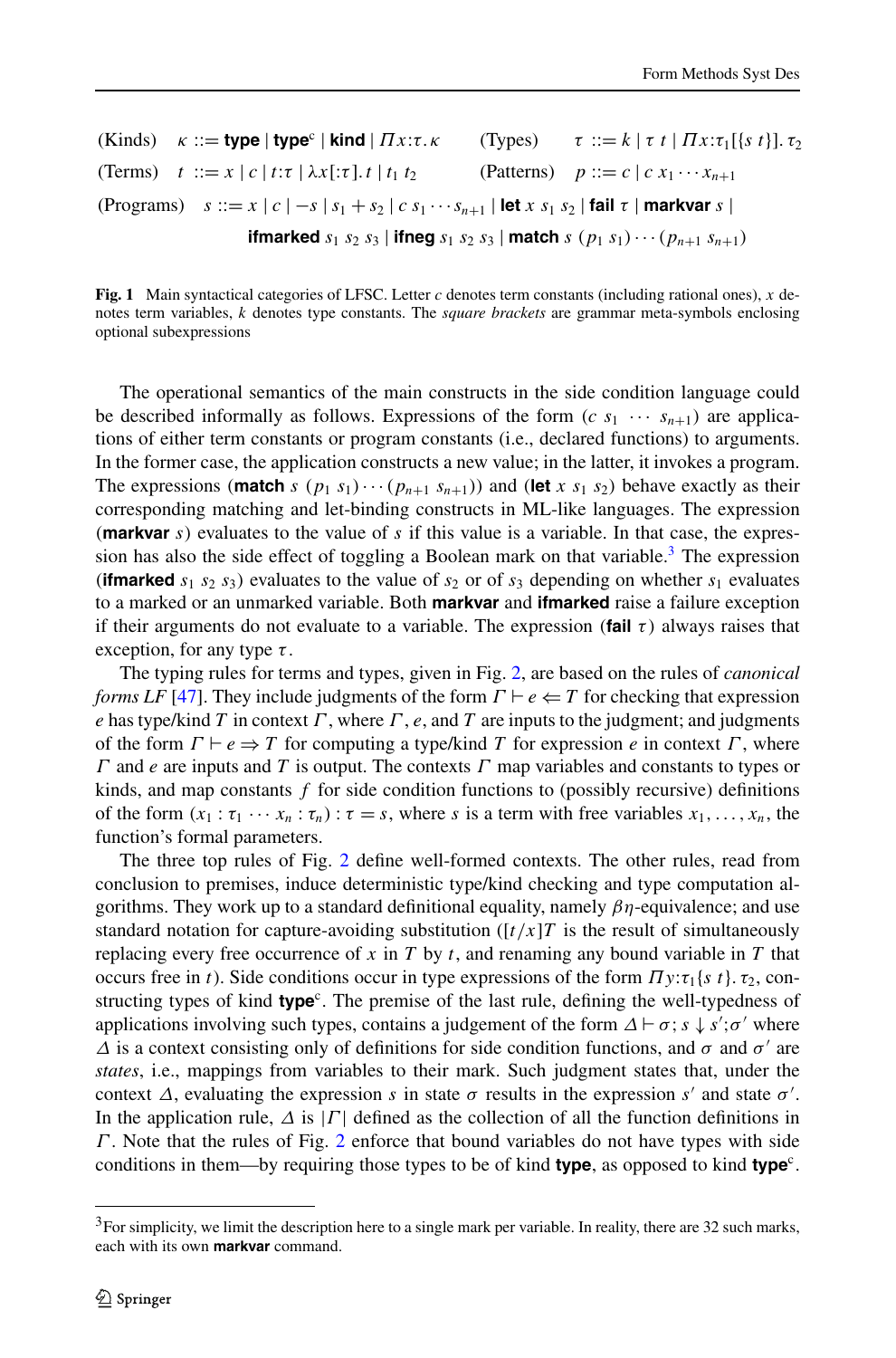$$
\frac{\Gamma, x_1 : \tau_1, \dots, x_n : \tau_n, f : k_1 \rightarrow \dots \rightarrow k_n \rightarrow k \text{ Ok}}{\Gamma, y : \tau \text{ Ok}} \frac{\Gamma \text{ Ok } \Gamma \vdash \tau \Rightarrow \kappa}{\Gamma, y : \tau \text{ Ok}} \frac{\Gamma, x_1 : \tau_1, \dots, x_n : \tau_n, f : k_1 \rightarrow \dots \rightarrow k_n \rightarrow k \vdash s \Rightarrow k}{\Gamma, f(x_1 : k_1 \cdots x_n : k_n) : k = s \text{ Ok}} \frac{\Gamma \text{ Ok }}{\Gamma \vdash \text{type} \Rightarrow \text{kind}} \frac{\Gamma \text{ Ok } y : \tau \in \Gamma}{\Gamma \vdash y \Rightarrow \tau} \frac{\Gamma \vdash t \Leftarrow \tau}{\Gamma \vdash t : \tau \Rightarrow \tau}
$$
\n
$$
\frac{\Gamma \vdash \tau \Leftarrow \text{type } \Gamma, x : \tau \vdash T \Rightarrow \alpha \alpha \in \{\text{type}, \text{type}^c, \text{kind}\}}{\Gamma \vdash \Pi x : \tau, T \Rightarrow \alpha} \frac{\Gamma \vdash \tau \Rightarrow \Pi x : \tau_1 \cdot \kappa \Gamma \vdash t \Leftarrow \tau_1}{\Gamma \vdash (t \cdot t) \Rightarrow [t/x] \kappa}
$$
\n
$$
\frac{\Gamma \vdash \tau_1 \Leftarrow \text{type } \Gamma, x : \tau_1 \vdash \tau_2 \Rightarrow \text{type } \Gamma, x : \tau_1 \vdash s \Rightarrow \tau \Gamma, x : \tau_1 \vdash t \Rightarrow \tau}{\Gamma \vdash \Pi x : \tau_1 \{s \cdot t\}, \tau_2 \Rightarrow \text{type}^c}
$$
\n
$$
\frac{\Gamma \vdash t_1 \Rightarrow \Pi x : \tau_1 \cdot \tau_2 \Gamma \vdash t_2 \Leftarrow \tau_1}{\Gamma \vdash (t_1 \cdot t_2) \Rightarrow [t_2 / x] \tau_2} \frac{\Gamma \vdash \tau_1 \Rightarrow \text{type } \Gamma, x : \tau_1 \vdash t \Rightarrow \tau_2}{\Gamma \vdash \lambda x : \tau_1 \cdot \tau_2 \Pi x : \tau_1 \cdot \tau_2}
$$
\n
$$
\frac{\Gamma \vdash t_1 \Rightarrow \Pi x : \tau_1 \{s \cdot t\}, \tau_2 \Gamma \vdash t_2 \Leftarrow \tau_1}{\Gamma \vdash (t_1 \cdot t_2) \Rightarrow [t_2 / x] \tau_2} \frac{\Gamma \vdash t_2}{\
$$

<span id="page-6-0"></span>**Fig. 2** Bidirectional typing rules and context rules for LFSC. Letter *y* denotes variables and constants declared in context *Γ* , letter *T* denotes types or kinds. Letter *ε* denotes the state in which every variable is unmarked

An additional requirement is not formalized in the figure. Suppose *Γ* declares a constant *d* with type  $\Pi x_1 : \tau_1 \cdots \Pi x_n : \tau_n \cdot \tau$  of kind **type**<sup>c</sup>, where  $\tau$  is either *k* or  $(k \ t_1 \ \cdots \ t_m)$ . Then neither *k* nor an application of *k* may be used as the domain of a *Π*-type. This is to ensure that applications requiring side condition checks never appear in types. Similar typing rules, included in the appendix, define well-typedness for side condition terms, in a fairly standard way.

A big-step operational semantics of side condition programs is provided in Fig. [3](#page-7-1) using  $\Delta \vdash \sigma$ ;  $s \downarrow s'$ ; $\sigma'$  judgements. For brevity, we elide " $\Delta \vdash$ " from the rules when  $\Delta$  is unused. Note that side condition programs can contain unbound variables, which evaluate to themselves. States  $\sigma$  (updated using the notation  $\sigma[x \mapsto v]$ ) map such variables to the value of their Boolean mark. If no rule applies when running a side condition, program evaluation and hence checking of types with side conditions fails. This also happens when evaluating the fail construct *(***fail** *τ)*, or when pattern matching fails. Currently, we do not enforce termination of side condition programs, nor do we attempt to provide facilities to reason formally about the behavior of such programs.

Our implementation of LFSC supports the use of the wildcard symbol \_ in place of an actual argument of an application when the value of this argument is determined by the types of later arguments. This feature, which is analogous to implicit arguments in theorem provers such as Coq and programming languages such as Scala, is crucial to avoid bloating proofs with redundant information. In a similar vein, the concrete syntax allows a form of lambda abstraction that does not annotate the bound variable with its type when that type can be computed efficiently from context.

We conclude by pointing out that LFSC's type system is a refinement of LF's, in the following sense. Let  $\|\tau\|$  denote the type obtained from  $\tau$  by erasing any side condition constraints from the  $\Pi$ -abstractions in  $\tau$ ; let  $\|\text{type}^c\|$  be **type**; and extend this notation to contexts in the natural way. Then, we have the following.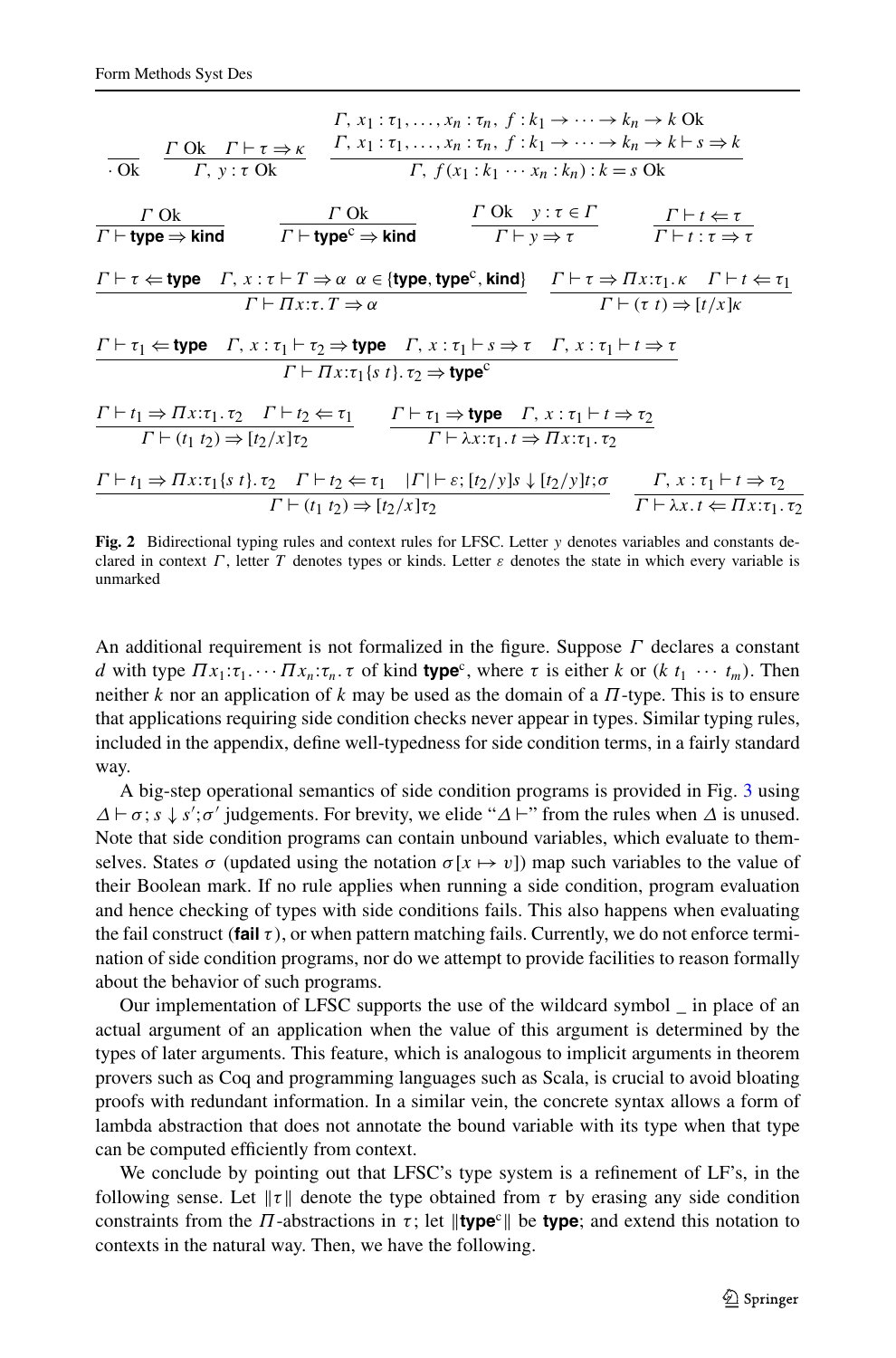|                                                                                                                    | $\sigma_1$ ; $s \downarrow x$ ; $\sigma_2$                                                                                                                                    |  |  |  |  |
|--------------------------------------------------------------------------------------------------------------------|-------------------------------------------------------------------------------------------------------------------------------------------------------------------------------|--|--|--|--|
| $\sigma_1$ ; $x \downarrow x$ ; $\sigma_1$<br>$\sigma_1$ ; $c \downarrow c$ ; $\sigma_1$                           | $\sigma_1$ ; (markvar s) $\downarrow x$ ; $\sigma_2[x \mapsto \neg \sigma_2(x)]$                                                                                              |  |  |  |  |
| $\sigma_1;s_1\downarrow r;\sigma_2\quad r<0\quad \sigma_2;s_2\downarrow s_2';\sigma_3$                             | $\sigma_1$ ; $s_1 \downarrow r$ ; $\sigma_2 \quad r \ge 0 \quad \sigma_2$ ; $s_3 \downarrow s'_3$ ; $\sigma_3$                                                                |  |  |  |  |
| $\sigma_1$ ; (ifneg $s_1$ $s_2$ $s_3$ ) $\downarrow$ $s'_2$ ; $\sigma_3$                                           | $\sigma_1$ ; (ifneg $s_1$ $s_2$ $s_3$ ) $\downarrow$ $s'_3$ ; $\sigma_3$                                                                                                      |  |  |  |  |
| $\sigma_1$ ; $s_1 \downarrow x$ ; $\sigma_2 \quad \sigma_2(x) \quad \sigma_2$ ; $s_2 \downarrow s'_2$ ; $\sigma_3$ | $\sigma_1$ ; $s_1 \downarrow x$ ; $\sigma_2$ $\neg \sigma_2(x)$ $\sigma_2$ ; $s_3 \downarrow s'_3$ ; $\sigma_3$                                                               |  |  |  |  |
| $\sigma_1$ ; (ifmarked $s_1$ $s_2$ $s_3$ ) $\downarrow$ $s'_2$ ; $\sigma_3$                                        | $\sigma_1$ ; (ifmarked $s_1$ $s_2$ $s_3$ ) $\downarrow$ $s'_3$ ; $\sigma_3$                                                                                                   |  |  |  |  |
| $\sigma_1$ ; $s_1 \downarrow s'_1$ ; $\sigma_2 \quad \sigma_2$ ; $[s'_1/x]$ $s_2 \downarrow s'_2$ ; $\sigma_3$     | $\forall i \in \{1, \ldots, n\}, (\sigma_i; s_i \downarrow s'_i; \sigma_{i+1})$                                                                                               |  |  |  |  |
| $\sigma_1$ ; (let x s <sub>1</sub> s <sub>2</sub> ) $\downarrow$ s <sub>2</sub> ; $\sigma_3$                       | $\sigma_1$ ; $(c s_1 \cdots s_n) \downarrow (c s'_1 \cdots s'_n); \sigma_{n+1}$                                                                                               |  |  |  |  |
|                                                                                                                    | $\sigma_1$ ; $s \downarrow$ $(c s'_1 \cdots s'_n)$ ; $\sigma_2$ $\exists i \ p_i = (c x_1 \cdots x_n) \ \sigma_2$ ; $[s'_1/x_1, \ldots, s'_n/x_n]s_i \downarrow s'; \sigma_3$ |  |  |  |  |
|                                                                                                                    | $\sigma_1$ ; (match s $(p_1 s_1) \cdots (p_m s_m)$ ) $\downarrow s'; \sigma_3$                                                                                                |  |  |  |  |
| $\forall i \in \{1, \ldots, n\} (\Delta \vdash \sigma_i; s_i \downarrow s'_i; \sigma_{i+1})$                       |                                                                                                                                                                               |  |  |  |  |
|                                                                                                                    | $(f(x_1 : \tau_1 \cdots x_n : \tau_n) : \tau = s) \in \Delta \quad \Delta \vdash \sigma_{n+1}; [s'_1/x_1, \ldots, s'_n/x_n] \land s \downarrow s'; \sigma_{n+2}$              |  |  |  |  |
|                                                                                                                    | $\Delta \vdash \sigma_1$ ; $(f s_1 \cdots s_n) \downarrow s'; \sigma_{n+2}$                                                                                                   |  |  |  |  |

<span id="page-7-1"></span><span id="page-7-0"></span>**Fig. 3** Operational semantics of side condition programs. We omit the straightforward rules for the rational  $operators - and +$ 

**Theorem 1** *For all*  $\Gamma$ , *t and*  $\tau$ , *if*  $\Gamma \vdash t$ : $\tau$  *in LFSC*, *then*  $\|\Gamma\| \vdash t$ : $\|\tau\|$  *in LF*.

*Proof* By a straightforward induction on LFSC typing derivations.  $\Box$ 

#### **4 Encoding propositional and core SMT reasoning in LFSC**

In this section and the next, we illustrate the power and flexibility of LFSC for SMT proof checking by discussing a number of proof systems relevant to SMT, and their possible encodings in LFSC. Our goal is not to be exhaustive, but to provide representative examples of how LFSC allows one to encode a variety of logics and proof rules while paying attention to proof checking performance issues. Section [6](#page-17-0) focuses on the latter by reporting on our initial experimental results.

Roughly speaking, proofs generated by SMT solvers, especially those based on the  $DPLL(T)$  architecture [[36](#page-27-11)], are two-tiered refutation proofs, with a propositional skeleton filled with several theory-specific subproofs [\[20\]](#page-26-21). The conclusion, a trivially unsatisfiable formula, is reached by means of propositional inferences applied to a set of input formulas and a set of *theory lemmas*. These are disjunctions of theory literals proved from no assumptions mostly with proof rules specific to the theory or theories in question—the theory of real arithmetic, of arrays, etc.

Large portions of the proof's propositional part consist typically of applications of some variant of the resolution rule. These subproofs are generated similarly to what is done by proof-producing SAT solvers, where resolution is used for conflict analysis and lemma generation [[20](#page-26-21), [51\]](#page-27-12). A proof format proposed in 2005 by Van Gelder for SAT solvers is based directly on resolution [[46](#page-27-13)]. Input formulas in SMT differ from those given to SAT solvers both for being not necessarily in Conjunctive Normal Form and for having non-propositional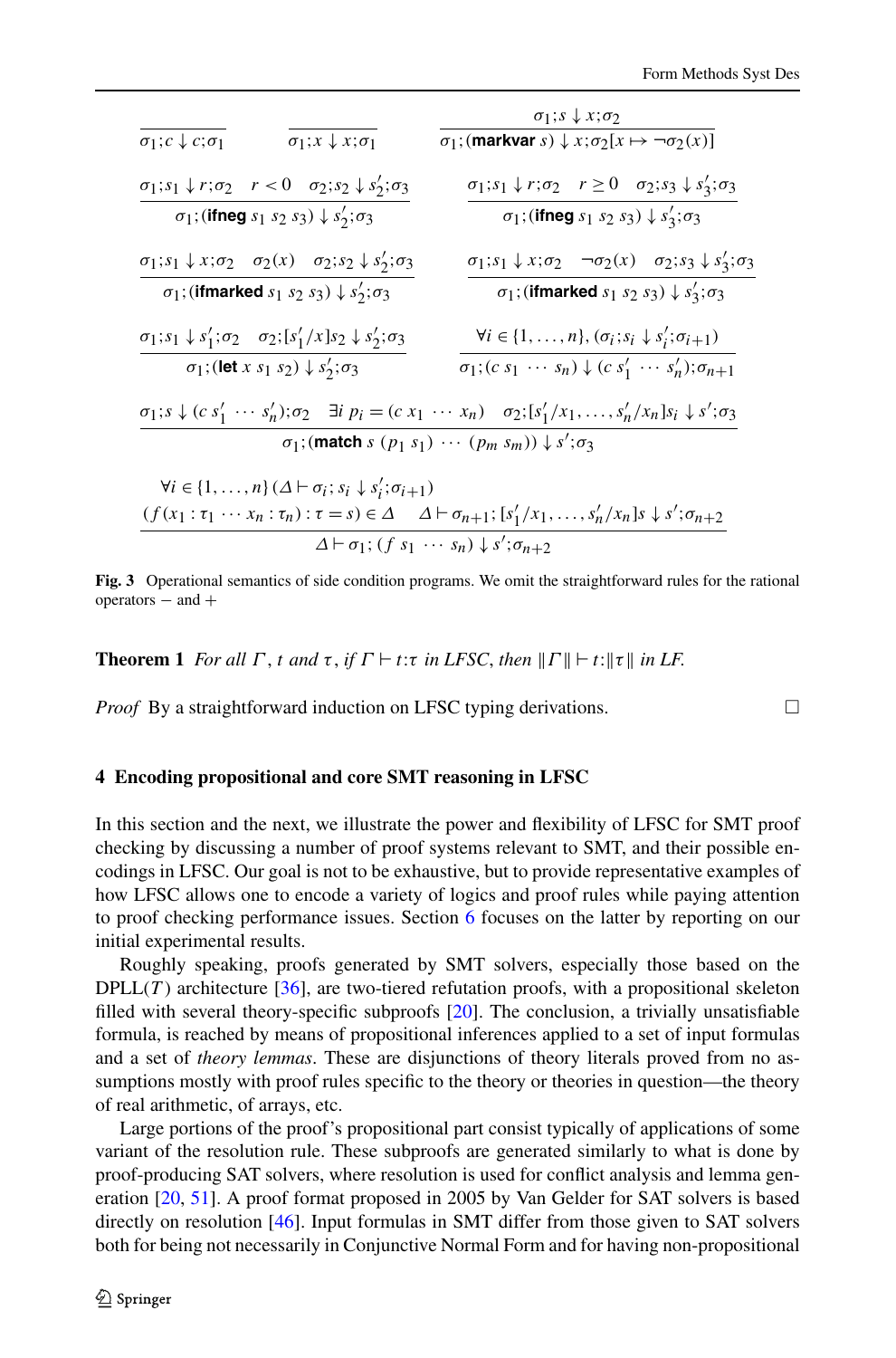```
(declare var type)
(declare lit type)
(declare pos (! x var lit))
(declare neg (! x var lit))
                                   (declare clause type)
                                   (declare cln clause)
                                   (declare clc (! l lit
                                      (! c clause clause)))
```
**Fig. 4** Definition of propositional clauses in LFSC concrete syntax

atoms. As a consequence, the rest of the propositional part of SMT proofs involve CNF conversion rules as well as *abstraction* rules that uniformly replace theory atoms in input formulas and theory lemmas with Boolean variables. While SMT solvers usually work just with quantifier-free formulas, some of them can reason about quantifiers as well, by generating and using selected ground instances of quantified formulas. In these cases, output proofs also contain applications of rules for quantifier instantiation.

<span id="page-8-4"></span>In the following, we demonstrate different ways of representing propositional clauses and SMT formulas and lemmas in LFSC, and of encoding proof systems for them with various degrees of support for efficient proof checking. For simplicity and space constraints, we consider only a couple of individual theories, and restrict our attention to quantifier-free formulas. We note that encoding proofs involving combinations of theories is more laborious but not qualitatively more difficult; encoding SMT proofs for quantified formulas is straightforward thanks to LFSC's support for higher-order abstract syntax which allows one to represent and manipulate quantifiers as higher-order functions, in a completely standard way[.4](#page-8-0)

#### 4.1 Encoding propositional resolution

The first step in encoding any proof system in LFSC (or LF for that matter) is to encode its formulas. In the case of propositional resolution, this means encoding propositional clauses. Figure [4](#page-8-1) presents a possible encoding, with type and type constructor declarations in LFSC's concrete syntax. We first declare an LFSC type var for propositional variables and then a type lit for propositional literals. Type lit has two constructors, pos and neg, both of type  $\pi x$ :var. lit<sup>[5](#page-8-2)</sup> which turn a variable into a literal of positive, respectively negative, polarity. We use these to represent positive and negative occurrences of a variable in a clause. The type clause, for propositional clauses, is endowed with two constructors that allow the encoding of clauses as lists of literals. The constant  $\text{cln}$  represents the empty clause ( $\Box$ ). The function clc intuitively takes a literal *l* and a clause *c*, and returns a new clause consisting of *l* followed by the literals of *c*. For an example, a clause like  $P \vee \neg Q$  can be encoded as the term *(*clc *(*pos *P)(*clc *(*neg *Q)* cln*))*.

<span id="page-8-3"></span><span id="page-8-2"></span><span id="page-8-0"></span>Figure [5](#page-9-0) provides LFSC declarations that model binary propositional resolution with factoring. The type holds, indexed by values of type clause, represents the type of proofs for clauses. Intuitively, for any clause *c*, values of type *(*holds *c)* are proofs of *c*. The sidecondition function resolve takes two clauses and a variable  $v$ , and returns the result of resolving the two clauses together with  $v$  as the pivot,<sup>[6](#page-8-3)</sup> after eliminating any duplicate literals

 $^4$ For instance  $\forall$ *x*:*τ.φ* can be represented as *(forall*  $\lambda$ *x*:*τ.φ)* where forall is a constant of type  $(\tau \to$  formula)  $\to$ formula. Then, quantifier instantiation reduces to (lambda-term) application.

<sup>5</sup>Recall that the ! symbol in the concrete syntax stands for *Π*-abstraction.

<sup>&</sup>lt;sup>6</sup>A variable *v* is the *pivot* of a resolution application with resolvent  $c_1 \vee c_2$  if the clauses resolved upon are *c*<sub>1</sub> ∨ *v* and  $\neg$ *v* ∨ *c*<sub>2</sub>.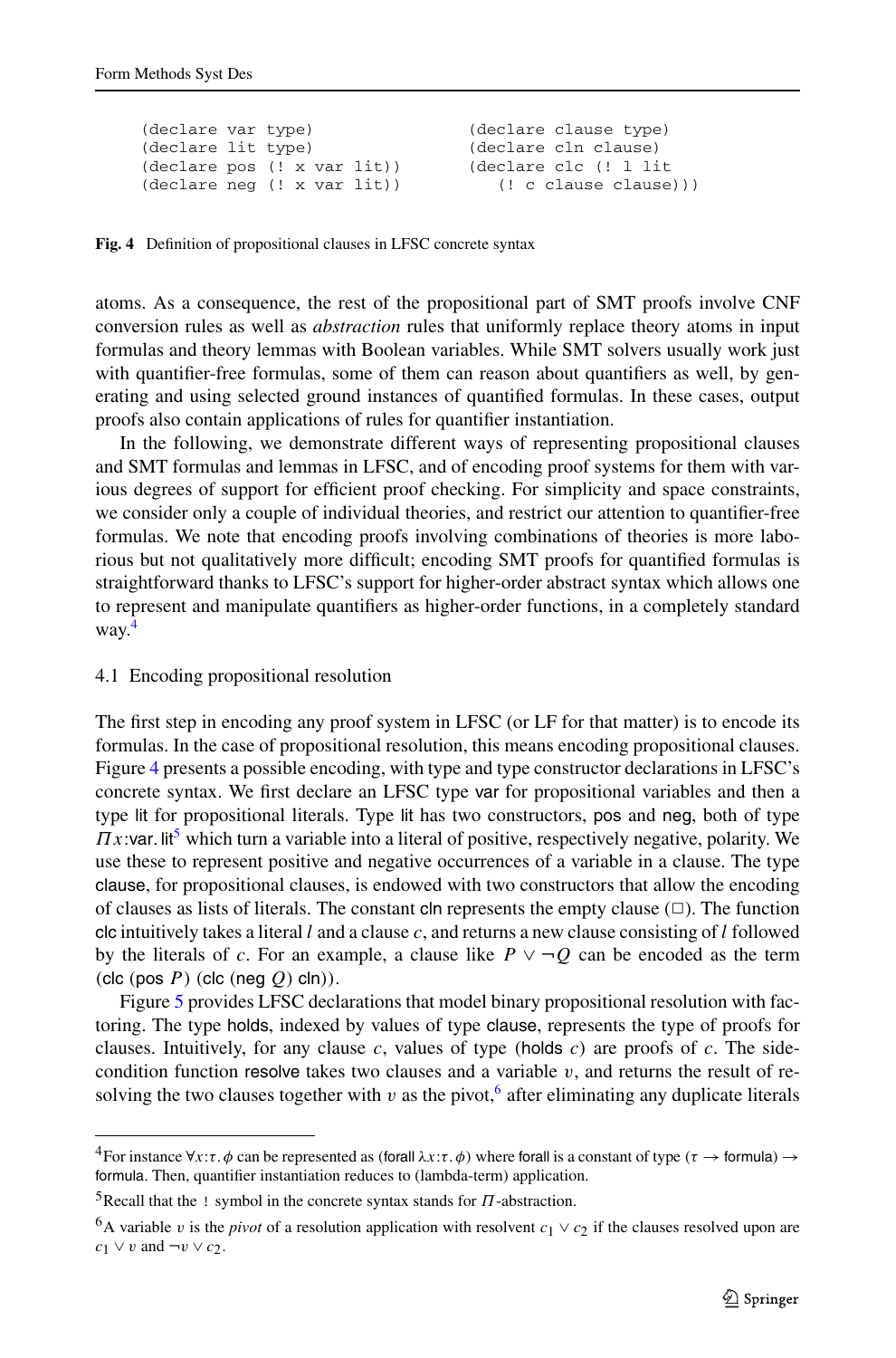```
(declare holds (! c clause type))
(program resolve ((c1 clause) (c2 clause) (v var)) clause
  (let pl (pos v) (let nl (neg v)
    (do (in pl c1) (in nl c2)
        (let d (append (remove pl c1) (remove nl c2))
          (drop_dups d)))))
(declare R (! c1 clause (! c2 clause (! c3 clause
            (! u1 (holds c1) (! u2 (holds c2)
             (! v var (^ (resolve c1 c2 v) c3)
              (holds c3))))))))
```


in the resolvent. The constructor R encodes the resolution inference rule. Its type

*Πc*1:clause*.Πc*2:clause*.Πc*3:clause*.*  $\Pi$ *u*<sub>1</sub>:holds *c*<sub>1</sub>*.*  $\Pi$ *u*<sub>2</sub>:holds *c*<sub>2</sub>*.*  $\Pi$ *v*:var {*(resolve <i>c*<sub>1</sub> *c*<sub>2</sub> *v*) *c*<sub>3</sub>}*.* holds *c*<sub>3</sub>

can be paraphrased as follows: for any clauses  $c_1$ ,  $c_2$ ,  $c_3$  and variables *v*, the rule R returns a proof of  $c_3$  from a proof of  $c_1$  and a proof of  $c_2$  *provided that*  $c_3$  is the result of successfully applying the resolve function to  $c_1, c_2$  and  $v$ . The side condition function resolve is defined as follows (using a number of auxiliary functions whose definition can be found in the appendix). To resolve clauses  $c_1$  and  $c_2$  with pivot *v*, *v* must occur in a positive literal of  $c_1$ and a negative literal of  $c<sub>2</sub>$  (checked with the in function). In that case, the resolvent clause is computed by removing (with remove) all positive occurrences of  $v$  from  $c_1$  and all negative ones from  $c_2$ , concatenating the resulting clauses (with append), and finally dropping any duplicates from the concatenation (with drop\_dups); otherwise, resolve, and consequently the side condition of R, fails.

In proof terms containing applications of the R rule, the values of its input variables  $c_1, c_2$ and  $c_3$  can be determined from later input values, namely the concrete types of  $u_1, u_2$  and *v*, respectively. Hence, in those applications  $c_1, \ldots, c_3$  can be replaced by the wildcard \_, as mentioned in Sect. [3](#page-4-0) and shown in Fig. [6.](#page-10-0)

The single rule above is enough to encode proofs in the propositional resolution calculus. This does not appear to be possible in LF. Without side conditions one also needs auxiliary rules, for instance, to move a pivot to the head of the list representing the clause and to perform factoring on the resolvent. The upshot of this is a more complex proof system and bigger proofs. Other approaches to checking resolution proofs avoid the need for those auxiliary rules by hard coding the clause type in the proof checker and implementing it as a set of literals. An example is work by Weber and Amjad on reconstructing proofs produced by an external SAT solver in Isabelle/HOL [\[48\]](#page-27-14). They use several novel encoding techniques to take advantage of the fact that the native sequents of the Isabelle/HOL theorem prover are of the form  $\Gamma \vdash \phi$ , where  $\Gamma$  is interpreted as a set of literals. They note the importance of these techniques for achieving acceptable performance over their earlier work, where rules for reordering literals in a clause, for example, were required. Their focus is on importing external proofs into Isabelle/HOL, not trustworthy efficient proof-checking in its own right. But we point out that it would be wrong to conclude that their approach is intrinsically more declarative than the LFSC approach: in their case, the computational side-conditions needed to maintain the context *Γ* as a set have simply been made implicit, as part of the core inference system of the theorem prover. In contrast, the LFSC approach makes such side conditions explicit, and user-definable.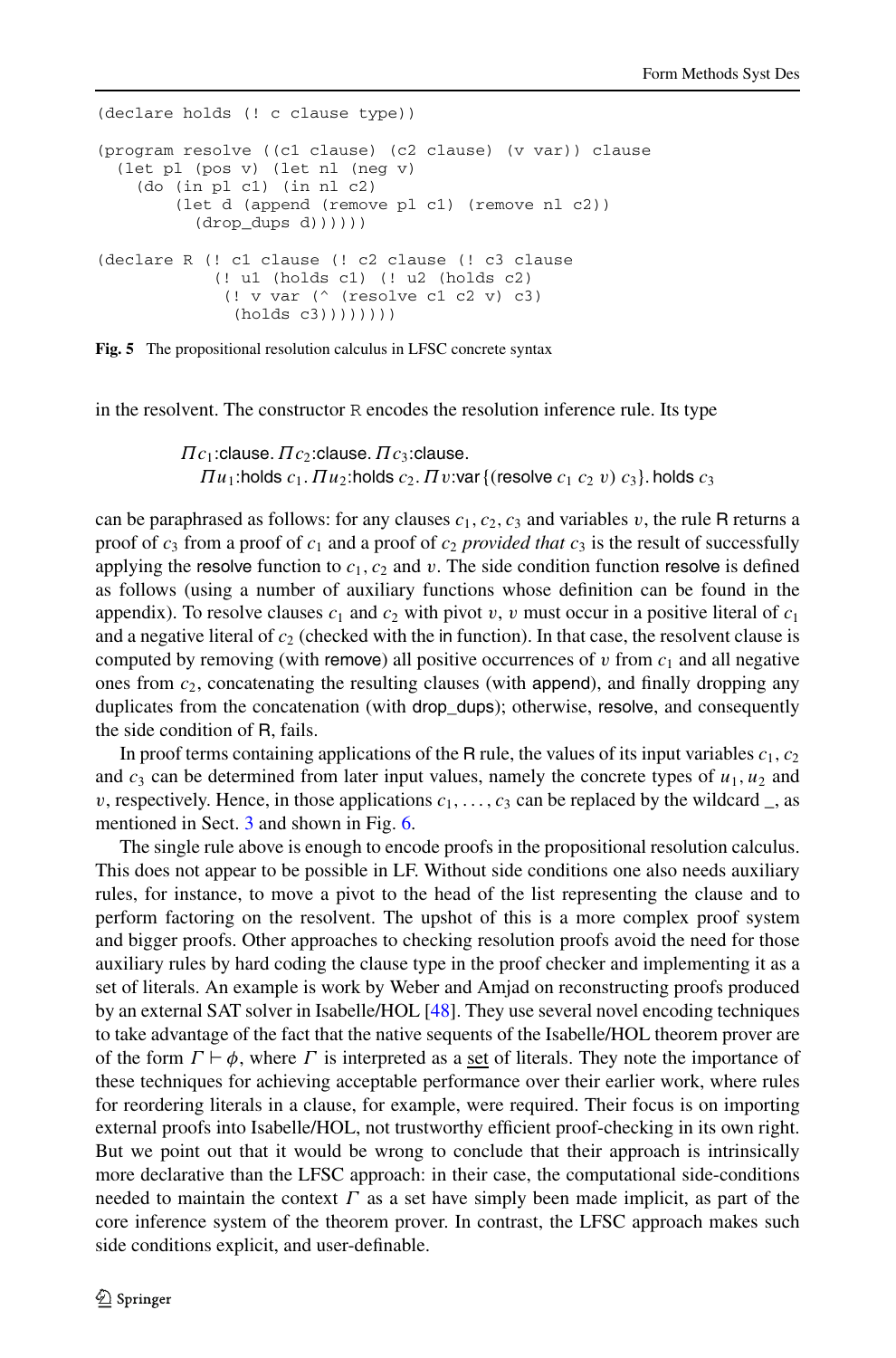$$
\frac{V_1 \vee V_2 \quad \neg V_1 \vee V_2}{V_2} \quad \frac{\neg V_2 \vee V_3 \quad \neg V_3 \vee \neg V_2}{\neg V_2}
$$

$$
\lambda v_1:\text{var. }\lambda v_2:\text{var. }\lambda v_2:\text{var. }
$$
\n
$$
\lambda p_1:\text{holds}(v_1 \vee v_2).\lambda p_2:\text{holds}(\neg v_1 \vee v_2).
$$
\n
$$
\lambda p_3:\text{holds}(\neg v_2 \vee v_3).\lambda p_4:\text{holds}(\neg v_3 \vee \neg v_2).
$$
\n
$$
(\mathsf{R}_{---}(\mathsf{R}_{---}p_1 p_2 v_1) (\mathsf{R}_{---}p_3 p_4 v_3) v_2):\text{holds } \Box)
$$

<span id="page-10-0"></span>(check

```
(% v1 var (% v2 var (% v3 var
 (% p1 (holds (clc (pos v1) (clc (pos v2) cln)))
  (% p2 (holds (clc (neg v1) (clc (pos v2) cln)))
    (% p3 (holds (clc (neg v2) (clc (pos v3) cln)))
     (\text{kg p4} (holds (clc (neg v3) (clc (neg v2) cln)))
       \left( : \text{ (holds } \text{cln} \right) \text{ (R } _{\text{--}}\text{ }_{\text{--}}\text{ (R } _{\text{--}}\text{ }_{\text{--}}\text{ }p1 \text{ p2 v1})(R_{ - - - P3 P4 v3) v2))))))))
```
**Fig. 6** An example refutation and its LFSC encoding, respectively in abstract and in concrete syntax (as argument of the check command). In the concrete syntax, (% *xτt*) stands for *λx*:*τ.t*; for convenience, the ascription operator : takes first a type and then a term

*Example 1* For a simple example of a resolution proof, consider a propositional clause set containing the clauses  $c_1 := \neg V_1 \lor V_2$ ,  $c_2 := \neg V_2 \lor V_3$ ,  $c_3 := \neg V_3 \lor \neg V_2$ , and  $c_4 := V_1 \lor V_2$ . A resolution derivation of the empty clause from these clauses is given in Fig. [6](#page-10-0). The proof can be represented in LFSC as the lambda term below the proof tree. Ascription is used to assign type (holds  $\Box$ ) to the main subterm  $(R_ \_ \ldots v_2)$  under the assumption that all four input clauses hold. This assumption is encoded by using the input (i.e., lambda) variables  $p_1, \ldots, p_4$  of type *(holds*  $c_1$ *),..., <i>(holds c<sub>4</sub>)*, respectively. Checking the correctness of the original proof in the resolution calculus then amounts to checking that the lambda term is well-typed in LFSC when its \_ holes are filled in as prescribed by the definition of R. In the concrete syntax, this is achieved by passing the proof term to the check command.

<span id="page-10-1"></span>The use of lambda abstraction in the example above comes from standard LF encoding methodology. In particular, note how object-language variables (the  $V_i$ 's) are represented by LFSC meta-variables (the  $\lambda$ -variables  $v_1, \ldots, v_4$ ). This way, safe renaming and safe substitution of bound variables at the object level are inherited for free from the meta-level. In LFSC, an additional motivation for using meta-variables for object language variables is that we can efficiently test the former for equality in side conditions using variable marking. In the resolution proof system described here, this is necessary in the side condition of the R rule—for instance, to check that the pivot occurs in the clauses being resolved upon (see Appendix [B\)](#page-23-0).

# 4.2 Deferred resolution

The single rule resolution calculus presented above can be further improved in terms of proof checking performance by delaying the side condition tests, as done in constrained resolution approaches [[41](#page-27-15)]. One can modify the clause data structure so that it includes constraints representing those conditions. Side condition constraints are accumulated in resolvent clauses and then checked periodically, possibly just at the very end, once the final clause has been deduced. The effect of this approach is that (i) checking resolution applications becomes a constant time operation, and (ii) side condition checks can be deferred,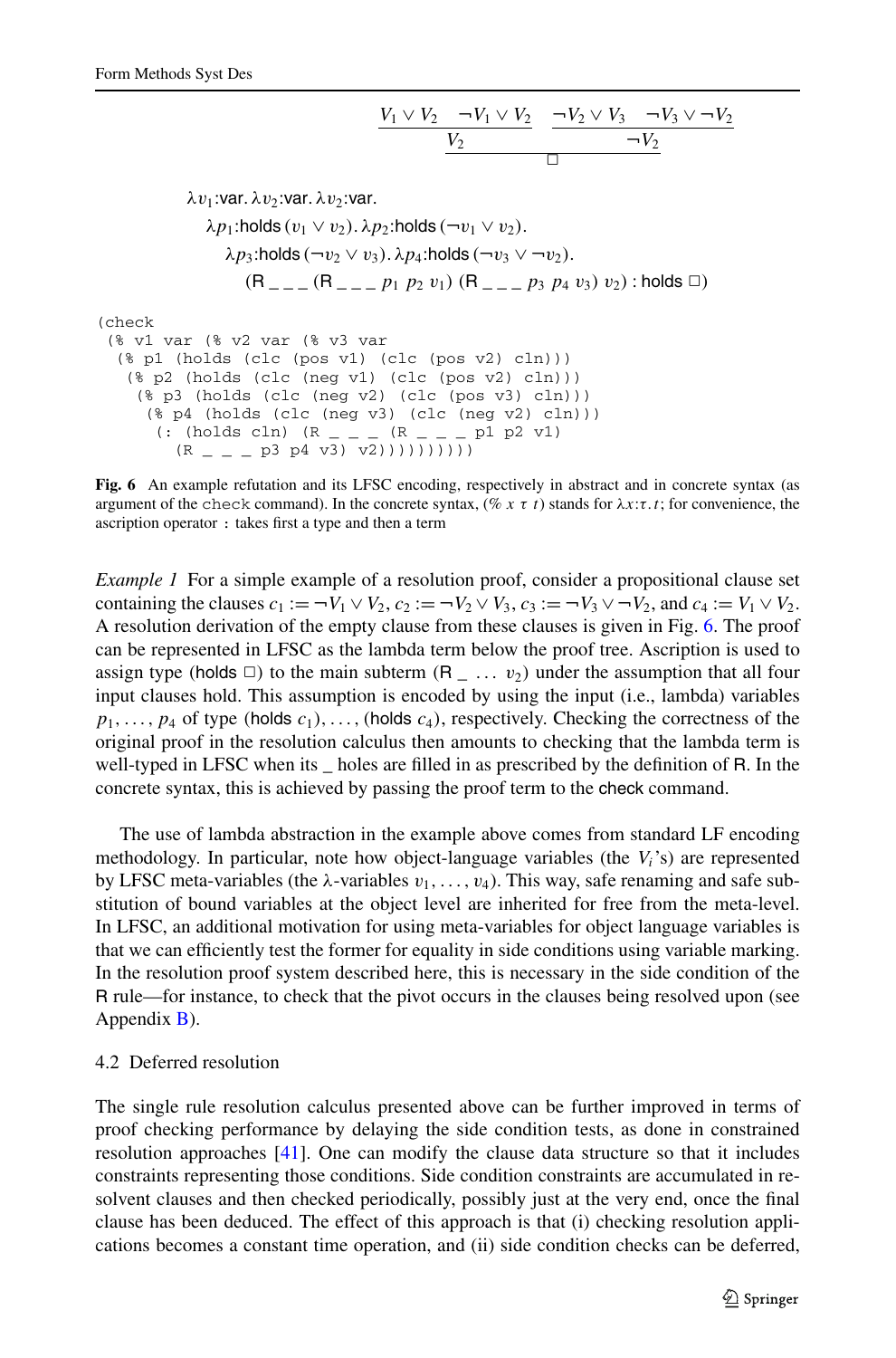```
(declare clr (! l lit (! c clause clause)))
(declare con (! c1 clause (! c2 clause clause)))
(declare DR (! c1 clause (! c2 clause (! u1 (holds c1)
             (! u2 (holds c2) (!v var
             (holds (con (clr (pos v) c1) (clr (neg v) c2)))))))(declare S (! c1 clause (! c2 clause (! u (holds c1) (^ (simplify c1) c2)
           (holds (2))))
```


```
fun simplify (x : \text{clause}): clause =
  match x with
     cln \rightarrow clncon c_1 c_2 \rightarrow append (simplify c_1) (simplify c_2)
     clc l c \rightarrowif l is marked for deletion then (simplify c)
        else mark l for deletion; d = clc l (simplify c); unmark l; d
     clr l c \rightarrowif l is marked for deletion then d = simplify celse mark l for deletion; d = simplify c; unmark l;
        if l was deleted from c then d else fail
```


accumulated, and then performed more efficiently in a single sweep using a new rule that converts a constrained clause to a regular one after discharging its attached constraint.

There are many ways to implement this general idea. We present one in Fig. [7](#page-11-0), based on extending the clause type of Fig. [4](#page-8-1) with two more constructors: clr and con. The term *(*clr *l c)* denotes the clause consisting of all the literals of *c* except *l*, assuming that *l* indeed occurs in *c*. The expression (con  $c_1$   $c_2$ ) denotes the clause consisting of all the literals that are in  $c_1$  or in  $c_2$ . Given two clauses  $c_1$  and  $c_2$  and a pivot variable *v*, the new resolution rule DR, with no side conditions, produces the resolvent *(con*  $\left(\text{clr} \left(\text{pos } v\right) c_1\right)$  *(clr*  $\left(\text{neg } v\right) c_2$ *))* which carries within itself the *resolution constraint* that (pos *v*) must occur in  $c_1$  and (neg *v*) in  $c_2$ . Applications of the resolution rule can alternate with applications of the rule S, which converts a resolvent clause into a regular clause (constructed with just cln and clc) while also checking that the resolvent's resolution constraints are satisfied. A sensible strategy is to apply S both to the final resolvent and to any intermediate resolvent that is used more than once in the overall proof—to avoid unnecessary duplication of constraints.

The side condition function for S is provided in pseudo-code (for improved readability) in Fig. [8.](#page-11-1) The pseudo-code should be self-explanatory. The auxiliary function append, defined only on regular clauses, works like a standard list append function. Since the cost of append is linear in the first argument, simplify executes more efficiently with linear resolution proofs, where at most one of the two premises of each resolution step is a previously proved (and simplified) lemma. Such proofs are naturally generated by SMT solvers with a propositional engine based on conflict analysis and lemma learning—which means essentially all SMT solvers available today. In some cases, clauses returned by simplify may contain duplicate literals. However, such literals will be removed by subsequent calls to simplify, thereby preventing any significant accumulation in the clauses we produce.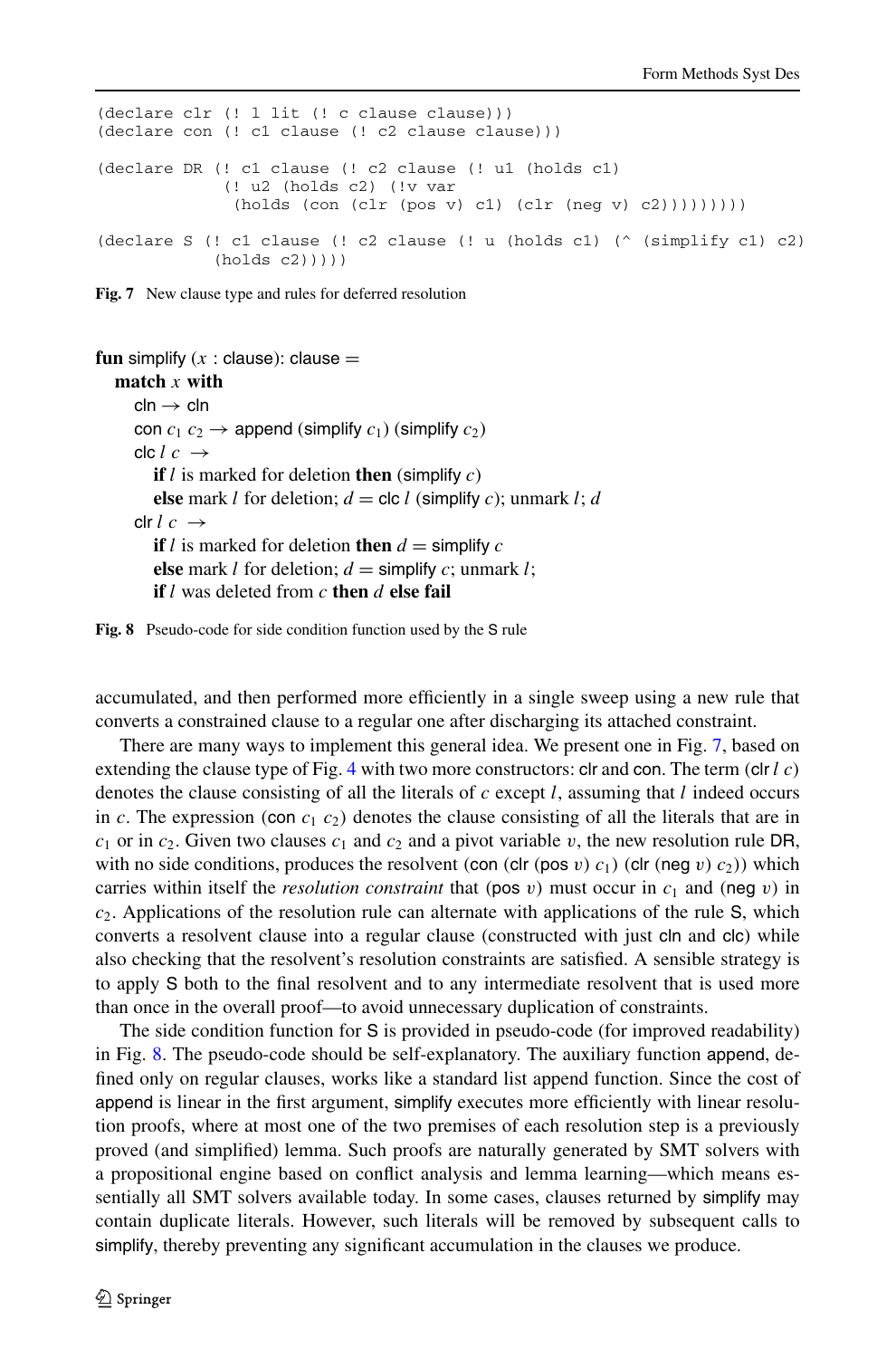<span id="page-12-0"></span>Our experiments show that deferred resolution leads to significant performance improvements at proof checking time: checking deferred resolution proofs is on average 5 times faster than checking proofs using the resolution rule  $R$  [\[38\]](#page-27-2). The increased speed does come here at the cost of increased size and complexity of the side condition code, and so of the trusted base. The main point is again that LFSC gives users the choice of how big they want the trusted base to be, while also documenting that choice explicitly in the side condition code.

## 4.3 CNF conversion

Most SMT solvers accept as input quantifier-free formulas (from now on simply *formulas*) but do the bulk of their reasoning on a set of clauses derived from the input via a conversion to CNF or, equivalently, clause form. For proof checking purposes, it is then necessary to define proof rules that account for this conversion. Defining a good set of such proof rules is challenging because of the variety of CNF transformations used in practice. Additional difficulties, at least when using logical frameworks, come from more mundane but nevertheless important problems such as how to encode with proof rules, which have a fixed number of premises, transformations that treat operators like logical conjunction and disjunction as multiarity symbols, with an arbitrary number of arguments.

To show how these difficulties can be addressed in LFSC we discuss now a hybrid data structure we call *partial clauses* that mixes formulas and clauses and supports the encoding of many CNF conversion methods as small step transformations on partial clauses. Partial clauses represent intermediate states between an initial formula to be converted to clause form and its final clause form. We then present a general set of rewrite rules on partial clauses that can be easily encoded as LFSC proof rules. Abstractly, a partial clause is simply a pair

$$
(\phi_1,\ldots,\phi_m;l_1\vee\cdots\vee l_n)
$$

consisting of a (possibly empty) sequence of formulas and a clause. Semantically, it is just the disjunction  $\phi_1 \vee \cdots \vee \phi_m \vee l_1 \vee \cdots \vee l_n$  of all the formulas in the sequence with the clause. A set  $\{\phi_1, \ldots, \phi_k\}$  of input formulas, understood conjunctively, can be represented as the sequence of partial clauses  $(\phi_1;), \ldots, (\phi_k)$ ;. A set of rewrite rules can be used to turn this sequence into an equisatisfiable sequence of partial clauses of the form  $(\, ; c_1), \ldots, (\, ; c_n),$ which is in turn equisatisfiable with  $c_1 \wedge \cdots \wedge c_n$ . Figure [9](#page-13-0) describes some of the rewrite rules for partial clauses. We defined 31 CNF conversion rules to transform partial clauses. Most rules eliminate logical connectives and let-bindings in a similar way as the ones shown in Fig. [9.](#page-13-0) Several kinds of popular CNF conversion algorithms can be realized as particular application strategies for this set of rewrite rules (or a subset thereof).

Formulating the rewrite rules of Fig. [9](#page-13-0) into LFSC proof rules is not difficult. The only challenge is that conversions based on them and including rename are only satisfiability preserving, not equivalence preserving. To guarantee soundness in those cases we use natural-deduction style proof rules of the following general form for each rewrite rule  $p \Longrightarrow p_1, \ldots, p_n$  in Fig. [9:](#page-13-0) derive  $\Box$ , the empty clause, from (i) a proof of the partial clause *p* and (ii) a proof of  $\Box$  from the partial clauses  $p_1, \ldots, p_n$ . We provide one example of these proof rules in Fig. [10,](#page-13-1) namely the one for rename; the other proof rules are similar. In the figure, the type formSeq for sequences of formulas has two constructors, analogous to the usual ones for lists. The constructor pc\_holds is the analogous of holds, but for partial clauses—it denotes a proof of the partial clause  $(\Phi; c)$  for every sequence  $\Phi$  of formulas and clause  $c$ . Note how the requirement in rename that the variable  $v$  be fresh is achieved at the meta-level in the LFSC proof rule with the use of a *Π*-bound variable.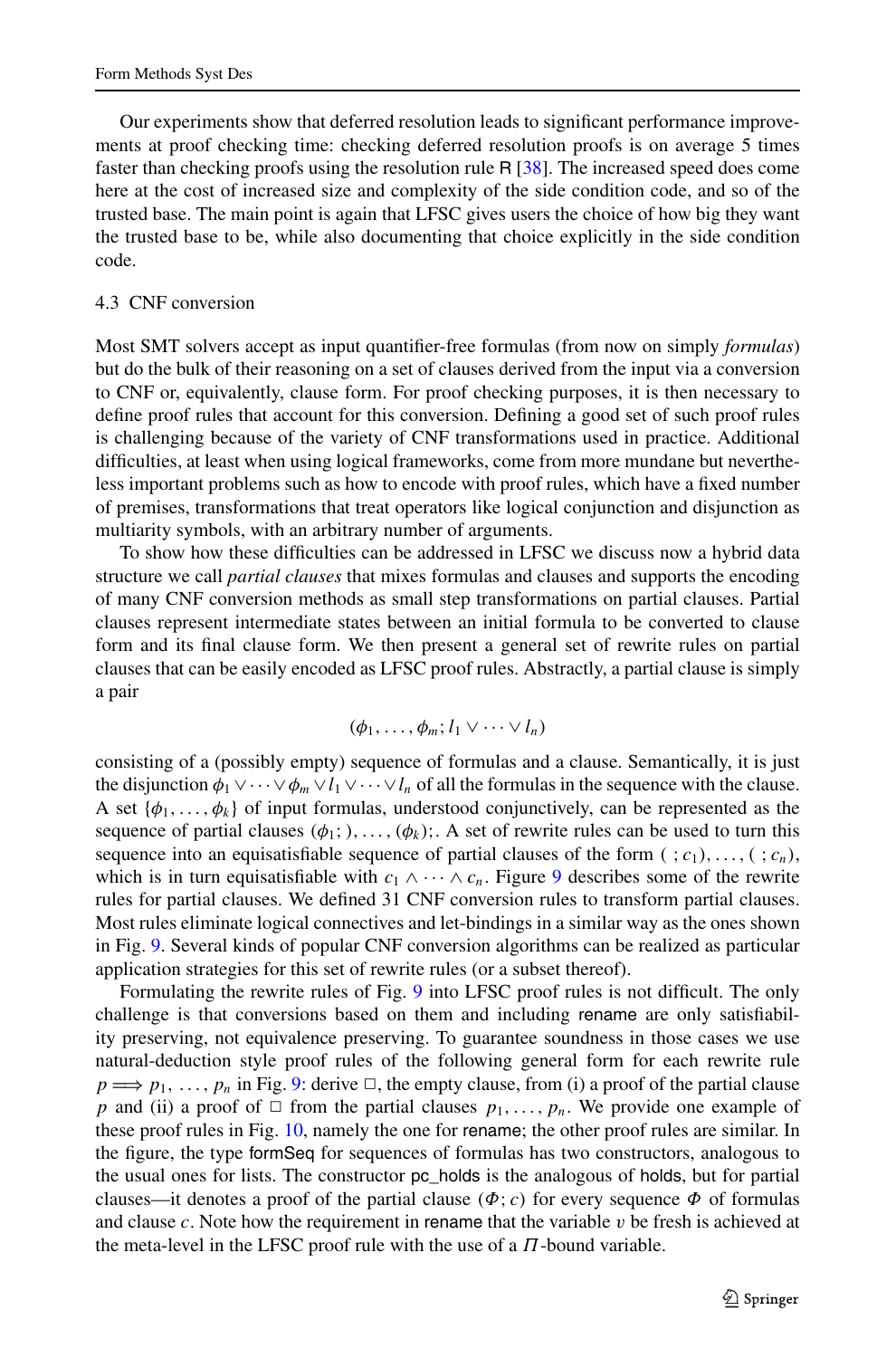<span id="page-13-0"></span>dist\_pos  $(\phi_1 \wedge \phi_2, \Phi; c) \implies (\phi_1, \Phi; c), (\phi_2, \Phi; c)$ dist\_neg  $(\neg(\phi_1 \land \phi_2), \Phi; c) \implies (\neg \phi_1, \neg \phi_2, \Phi; c)$ flat pos  $(\phi_1 \lor \phi_2, \Phi; c) \implies (\phi_1, \phi_2, \Phi; c)$ flat neg  $(¬(φ<sub>1</sub> ∨ φ<sub>2</sub>), φ; c) \implies (¬φ<sub>1</sub>, φ; c), (¬φ<sub>2</sub>, φ; c)$ rename  $(\phi, \Phi; c) \implies (\Phi; v, c), (\phi; \neg v), (\neg \phi; v)$  (*v* is a fresh var)

**Fig. 9** Sample CNF conversion rules for partial clauses (shown as a rewrite system). *Φ* is a sequence of formulas and *c* is a sequence of literals (a clause)

```
(declare formula type) (declare not (! phi formula formula)
(declare formSeq type) (declare empty formSeq)
                           (declare ins (! phi formula
                                         (! Phi formSeq formSeq)))
(declare pc_holds (! Phi formSeq (! c clause type)))
(declare rename (! phi formula (! Phi formSeq (! c clause
(! q (pc_holds (ins phi Phi) c)
(! r (! v var (! r1 (pc_holds Phi (clc (pos v) c))
              (! r2 (pc_holds (ins phi empty) (clc (neg v) cln))
              (! r3 (pc_holds (ins (not phi) empty) (clc (pos v) cln))
               (holds cln))))
 (holds cln))))))
```
Fig. 10 LFSC proof rule for rename transformation in Fig. [9](#page-13-0)

```
(declare th_holds (! phi formula type))
(declare assume_true (declare assume_false
(! v var (! phi formula (! c clause (! v var (! phi formula
 (! r (atom v phi) (! c clause
  (! r (atom v phi) (! u (! o (th_holds (not phi))
   (! u (! o (th_holds phi) (holds c)) (holds c))
    (holds (clc (neg v) c))))))))) (holds (clc (pos v) c))))))))
```
**Fig. 11** Assumption rules for theory lemmas in LFSC concrete syntax

4.4 Converting theory lemmas to propositional clauses

When converting input formulas to clause form, SMT solvers also abstract each *theory atom*  $\phi$  (e.g.,  $s = t$ ,  $s < t$ , etc.) occurring in the input with a unique propositional variable *v*, and store the corresponding mapping internally. This operation can be encoded in LFSC using a proof rule similar to rename from Fig. [10](#page-13-1), but also incorporating the mapping between *v* and *φ*. In particular, SMT solvers based on the *lazy approach* [[4,](#page-25-6) [42\]](#page-27-16) abstract theory atoms with propositional variables to separate propositional reasoning, done by a SAT engine which works with a set of propositional clauses, from theory reasoning proper, done by an internal *theory solver* which works only with sets of *theory literals*, theory atoms and their negations. At the proof level, the communication between the theory solver and the SAT engine is established by having the theory solver prove some theory lemmas, in the form of disjunctions of theory literals, whose abstraction is then used by the SAT engine as if it was an additional input clause. A convenient way to produce proofs that connect proofs of theory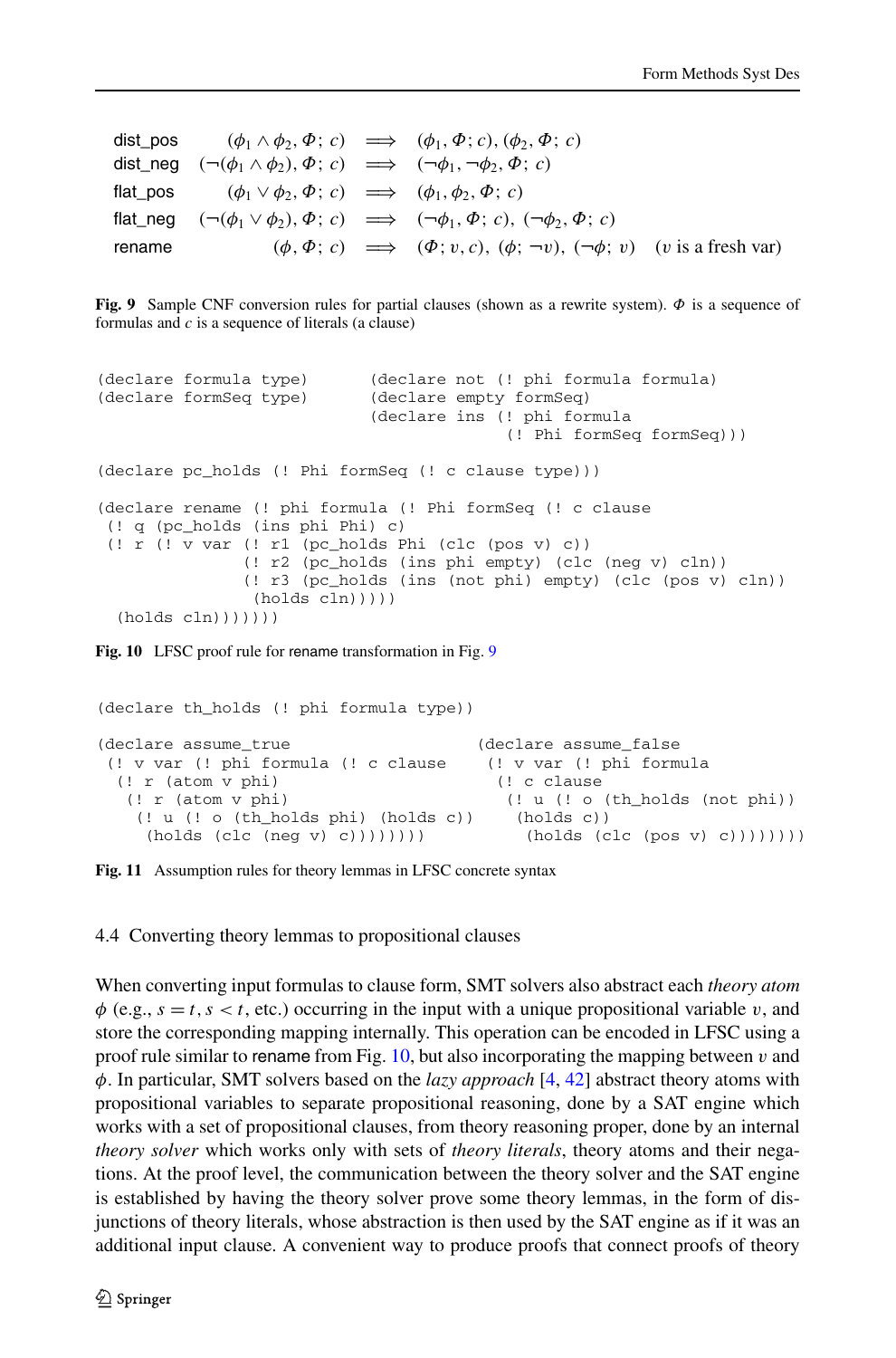<span id="page-14-1"></span>
$$
\frac{x - x \le c \quad \{c < 0\}}{\Box} \quad \text{idl\_contra} \qquad \frac{x - y < c \quad \{c - 1 = d\}}{x - y \le d} \quad \text{lt\_to\_leg}
$$
\n
$$
\frac{x - y \le a \quad y - z \le b \quad \{a + b = c\}}{x - z \le c} \quad \text{idl\_trans}
$$

**Fig. 12** Sample OF IDL rules and LFSC encodings  $(x, y, z)$  are constant symbols and  $a, b, c, d$  are integer values)

lemmas with Boolean refutations, which use abstractions of theory lemmas and of clauses derived from the input formulas, is again to use natural deduction-style proof rules.

Figure [11](#page-13-2) shows two rules used for this purpose. The rule assume\_true derives the propositional clause  $\neg v \lor c$  from the assumptions that (i) *v* abstracts a formula  $\phi$  (expressed by the type (atom  $v \phi$ )) and (ii) *c* is provable from  $\phi$ . Similarly, assume\_false derives the clause *v*  $\vee$  *c* from the assumptions that *v* abstracts a formula  $\phi$  and *c* is provable from  $\neg \phi$ . Suppose  $\psi_1 \vee \cdots \vee \psi_n$  is a theory lemma. A proof-producing theory solver can be easily instrumented to prove the empty clause from the assumptions  $\overline{\psi}_1, \ldots, \overline{\psi}_n$ , where  $\overline{\psi}_i$  denotes the complement of the literal  $\psi_i$ . This proof can be expressed by the theory solver with nested applications of assume\_true and assume\_false, and become a proof of the propositional clause  $l_1 \vee \cdots \vee l_n$ , where each  $l_i$  is the propositional literal corresponding to  $\psi_i$ .

*Example 2* Consider a theory lemma such as  $\neg(s = t) \lor t = s$ , say, for some terms *s* and *t*. Staying at the abstract syntax level, let *P* be a proof term encoding a proof of  $\Box$  from the assumptions  $s = t$  and  $\neg(t = s)$ . By construction, this proof term has type *(holds*  $\Box$ ). Suppose  $a_1, a_2$  are meta-variables of type (atom  $v_1$  ( $s = t$ )) and (atom  $v_2$  ( $t = s$ )), respectively, for some meta-variables  $v_1$  and  $v_2$  of type var. Then, the proof term

> $(assume\_true_ - a_1 (\lambda h_1))$  $(a$ ssume\_false \_ \_ \_ *a*<sub>2</sub>  $(\lambda h_2, P))$

<span id="page-14-0"></span>has type holds  $(-v_1 \vee v_2)$  and can be included in larger proof terms declaring  $v_1, v_2, a_1$ , and  $a_2$  as above. Note that the  $\lambda$ -variables  $h_1$  and  $h_2$  do not need a type annotation here as their types can be inferred from the types of  $a_1$  and  $a_2$ .

# <span id="page-14-2"></span>**5 Encoding SMT logics**

In this section, we show in more detail how LFSC allows one to represent SMT proofs involving theory reasoning. We consider two basic logics (i.e., fragments of first-order theories) in the SMT-LIB standard [\[5](#page-25-3)]: QF\_IDL and QF\_LRA.

## 5.1 Quantifier-free integer difference logic

The logic QF\_IDL, for *quantifier-free integer difference logic*, consists of formulas interpreted over the integer numbers and restricted (in essence) to Boolean combinations of atoms of the form  $x - y \leq c$  where *x* and *y* are integer variables (equivalently, free constants) and *c* is an integer value, i.e., a possibly negated numeral. Some QF\_IDL rules for reasoning about the satisfiability of sets of literals in this logic are shown in Fig. [12](#page-14-1), in conventional mathematical notation. Rule side conditions are provided in braces, and are to be read as semantic expressions; for example,  $a + b = c$  in a side condition should be read as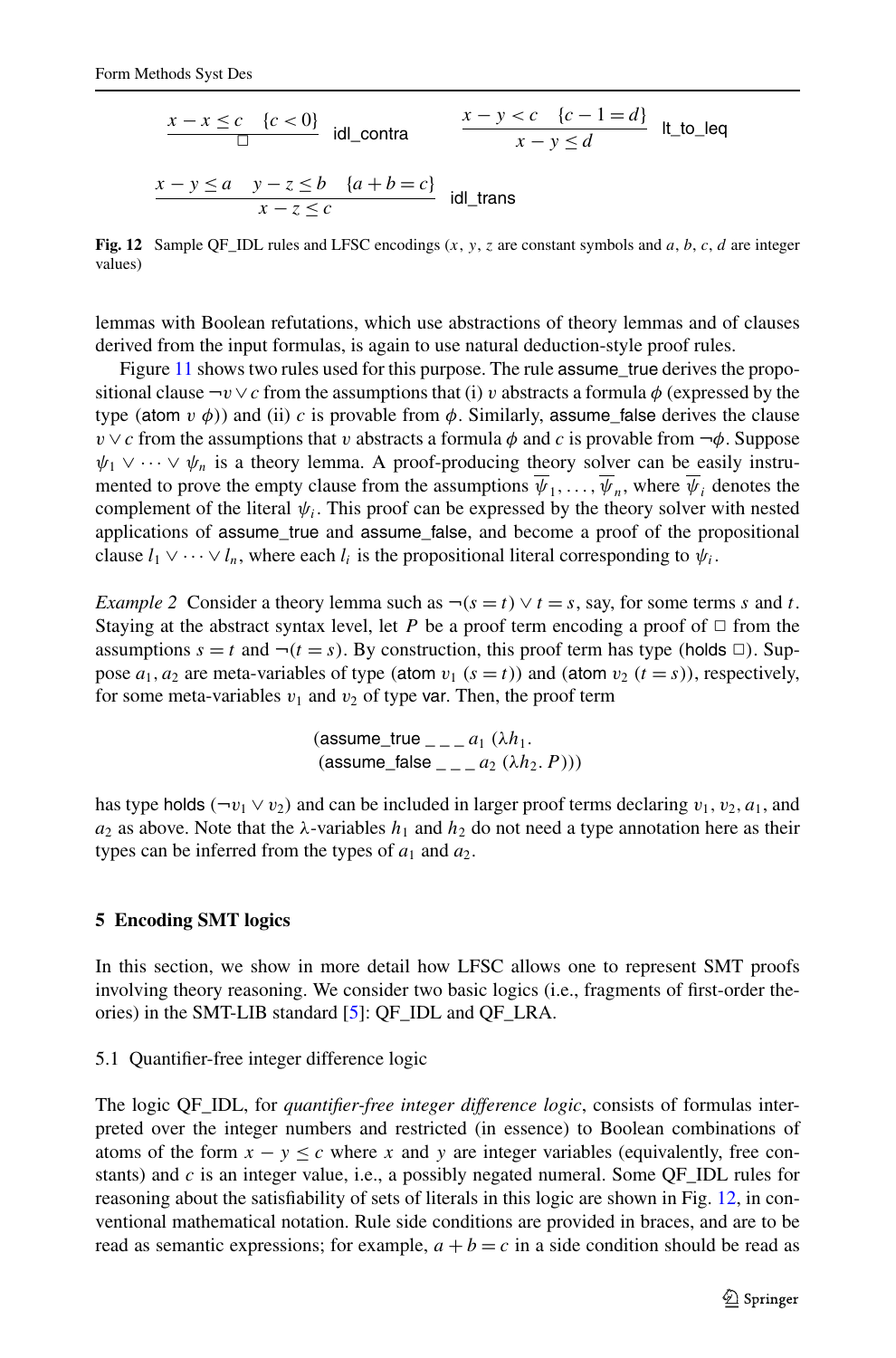```
(declare int type) (declare as int (! x mpz int))
(declare idl_contra (! x int (! c mpz
(! u (th holds (\leq - x x) (as int c))) (^ (ifneg c tt ff) tt)
 (holds cln)))
```
**Fig. 13** LFSC encoding of the idl contra rule. Type mpz is the built-in arbitrary precision integer type (the name comes from the underlying GNU Multiple Precision Arithmetic Library, libgmp); as\_int builds a term of the SMT integer type int from a mpz number; tt and ff are the constructors of the bool predefined type for Booleans; *(ifneg x y z)* evaluates to *y* or *z* depending on whether the mpz number *x* is negative or not

"*c* is the result of adding *a* and *b*." Note that the side conditions involve only values, and so can be checked by (simple) computation. The actual language QF\_IDL contains additional atoms besides those of the form of  $x - y \leq c$ . For instance, atoms such as  $x < y$  and  $x - y \ge c$  are also allowed. Typical solvers for this logic use then a number of normalization rules to reduce these additional atoms to the basic form. An example would be rule lt\_to\_leq in Fig. [12](#page-14-1).

<span id="page-15-0"></span>Encoding typical QF\_IDL proof rules in LFSC is straightforward thanks to the built-in support for side conditions and for arbitrary precision integers in the side condition lan-guage. As an example, Fig. [13](#page-15-1) shows the idl contra rule.

#### 5.2 Quantifier-free linear real arithmetic

The logic QF\_LRA, for *quantifier-free linear arithmetic*, consists of formulas interpreted over the real numbers and restricted to Boolean combinations of linear equations and inequations over real variables, with rational coefficients. We sketch an approach for encoding, in LFSC, refutations for sets of QF\_LRA literals. We devised an LFSC proof system for QF\_LRA that centers around proof inferences for *normalized linear polynomial atoms*; that is, atoms of the form

$$
a_1 \cdot x_1 + \cdots + a_n \cdot x_n + a_{n+1} \sim 0
$$

where each  $a_i$  is a rational value, each  $x_i$  is a real variable, and  $\sim$  is one of the operators =*,>,*≥. We represent linear polynomials in LFSC as (inductive data type) values of the form *(*pol *a l)*, where *a* is a rational value and *l* is a list of monomials of the form *(*mon *ai xi)* for rational value  $a_i$  and real variable  $x_i$ . With this representation, certain computational inferences in QF\_LRA become immediate. For example, to verify that a normalized linear polynomial *(*pol *a l)* is the zero polynomial, it suffices to check that *a* is zero and *l* is the empty list. With normalized linear polynomials, proving a statement like ([1](#page-4-1)) in Sect. [2](#page-3-0) amounts to a single rule application whose side condition is an arithmetic check for equality between rational values.

<span id="page-15-2"></span>Figure [14](#page-16-0) shows a representative selection of the rules in our LFSC proof system for QF\_LRA based on a normalized linear polynomial representation of QF\_LRA literals.[7](#page-15-2) Again, side conditions are written together with the premises, in braces, and are to be read as mathematical notation. For example, the side condition  $\{p + p' = 0\}$ , say, denotes the result of checking whether the expression  $p + p'$  evaluates to the zero element of the polynomial ring  $\mathbb{Q}[X]$ , where  $\mathbb{Q}$  is the field of rational numbers and X the set of all variables. Expression

 $<sup>7</sup>$ Additional cases are omitted for the sake of brevity. A comprehensive list of rules can be found in the</sup> appendix of [\[39](#page-27-17)]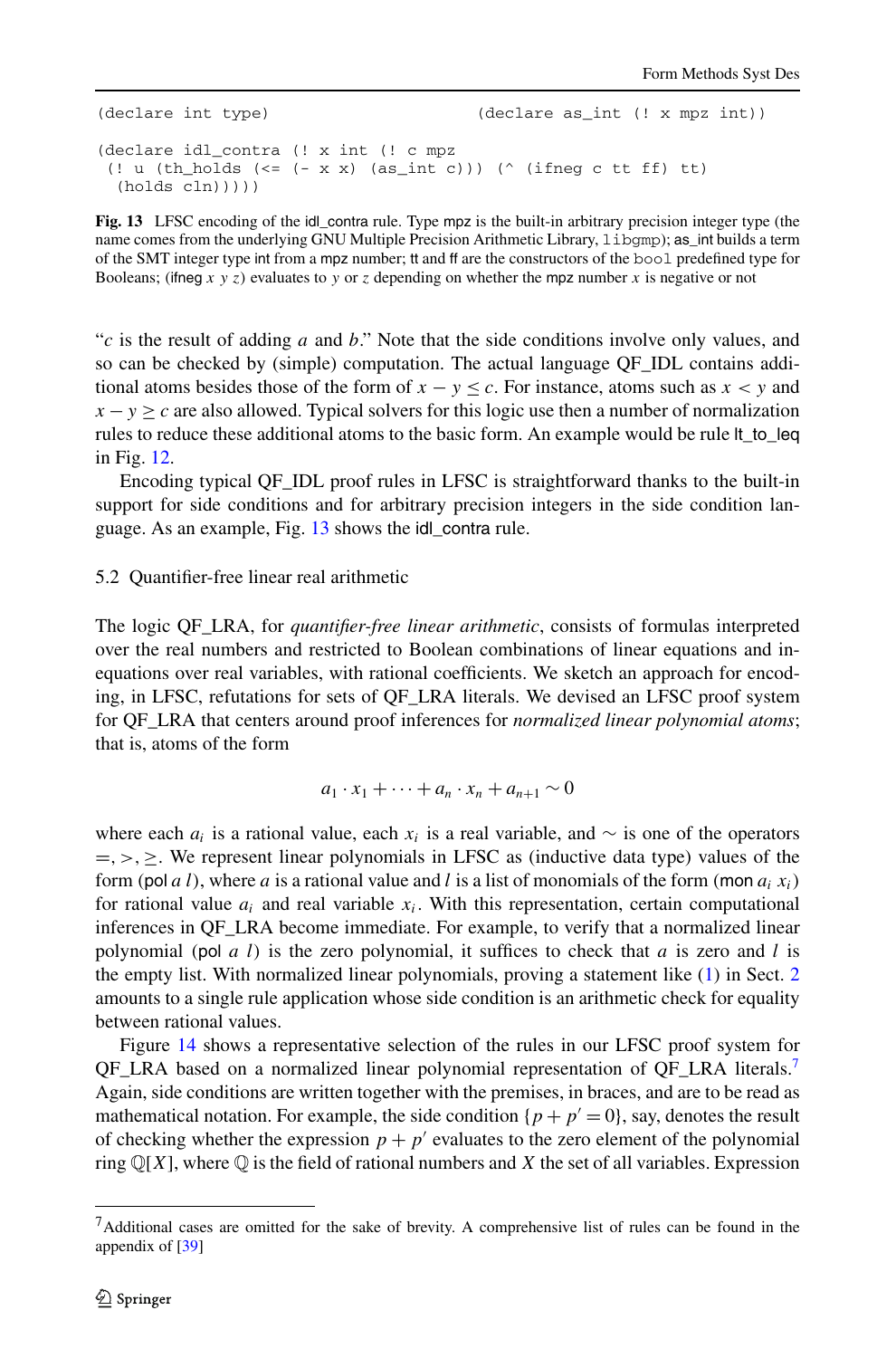<span id="page-16-0"></span>
$$
\frac{p_1 = 0 \quad p_2 \sim 0}{(p_1 + p_2)\downarrow \sim 0} \quad \text{Ira\_add} = \sim \qquad \frac{p_1 \sim 0 \quad p_2 = 0}{(p_1 - p_2)\downarrow \sim 0} \quad \text{Ira\_sub} \sim = \qquad \frac{\{a \sim 0\}}{a \sim 0} \quad \text{Ira\_axiom} \sim
$$
\n
$$
\frac{p = 0}{(a \cdot p)\downarrow = 0} \quad \text{Ira\_mult\_c} = \qquad \frac{p > 0 \quad \{a > 0\}}{(a \cdot p)\downarrow > 0} \quad \text{Ira\_mult\_c} \sim
$$
\n
$$
\frac{p \sim 0 \quad \{p \approx 0\}}{\Box} \quad \text{Ira\_contra} \sim
$$

**Fig. 14** Some of proof rules for linear polynomial atoms. Letter *p* denotes normalized linear polynomials; *a* denotes rational values; the arithmetic operators denote operations on linear polynomials

$$
\frac{t_1 = p_1 \quad t_2 = p_2}{t_1 + t_2 = (p_1 + p_2)\downarrow} \quad \text{pol\_norm}_{+} \qquad \frac{t = p}{a_t \cdot t = (a_p \cdot p)\downarrow} \quad \text{pol\_norm}_{c}.
$$
\n
$$
\frac{t_1 = p_1 \quad t_2 = p_2}{t_1 - t_2 = (p_1 - p_2)\downarrow} \quad \text{pol\_norm}_{-}
$$
\n
$$
\frac{t = p}{t \cdot a_t = (p \cdot a_p)\downarrow} \quad \text{pol\_norm}_{c} \qquad \frac{t_1 = v_p}{v_t = v_p} \quad \text{pol\_norm\_var}
$$
\n
$$
\frac{t_1 \sim t_2 \quad t_1 - t_2 = p}{p \sim 0} \quad \text{pol\_norm}_{\sim}
$$

<span id="page-16-1"></span>**Fig. 15** Proof rules for conversion to normalized linear polynomial atoms. Letter *t* denotes OF LRA terms; *a*t and *a*p denote the same rational constant, in one case considered as a term and in the other as a polynomial (similarly for the variables  $v_t$  and  $v_p$ )

```
(declare term type)
(declare poly type) (declare pol_norm (! t term (! p poly type)))
(declare pol_norm_+ (! t1 term (! t2 term (! p1 poly (! p2 poly
(! p3 poly
(! pn1 (pol_norm t1 p1) (! pn2 (pol_norm t2 p2)
 ( \hat{ } (poly add p1 p2) p3) (pol norm (+ \t1 t2) p3)))))))))
```
**Fig. 16** Normalization function for  $+$  terms in concrete syntax

of the form  $e\downarrow$  in the rules denote the result of normalizing the linear polynomial expression *e*. The normalization is actually done in the rule's side condition, which is however left implicit here to keep the notation uncluttered. The main idea of this proof system, based on well known results, is that a set of normalized linear polynomial atoms can be shown to be unsatisfiable if and only if it is possible to multiply each of them by some rational coefficient such that their sum normalizes to an atom of the form  $p \sim 0$  that does not hold in  $\mathbb{Q}[X]$ .

Since the language of QF\_LRA is not based on normalized linear polynomial atoms, any refutation for a set of QF\_LRA literals must also include rules that account for the translation of this set into an equisatisfiable set of normalized linear polynomial atoms. Figure [15](#page-16-1) provides a set of proof rules for this translation. Figure [16](#page-16-2) shows, as an example, the encoding of rule pol\_norm<sub>+</sub> in LFSC's concrete syntax. The type  $\text{(pol\_norm } t \, p)$  encodes the judgment that *p* is the polynomial normalization of term *t*—expressed in the rules of Fig. [15](#page-16-1) as  $t = p$ . In pol\_norm<sub>+</sub>, the polynomials  $p_1$  and  $p_2$  for the terms  $t_1$  and  $t_2$  are added together using the side condition poly\_add, which produces the normalized polynomial  $(p_1 + p_2)\downarrow$ . The side condition of the rule requires that polynomial to be the same as the provided one, *p*3. The other proof rules are encoded in a similar way using side condition functions that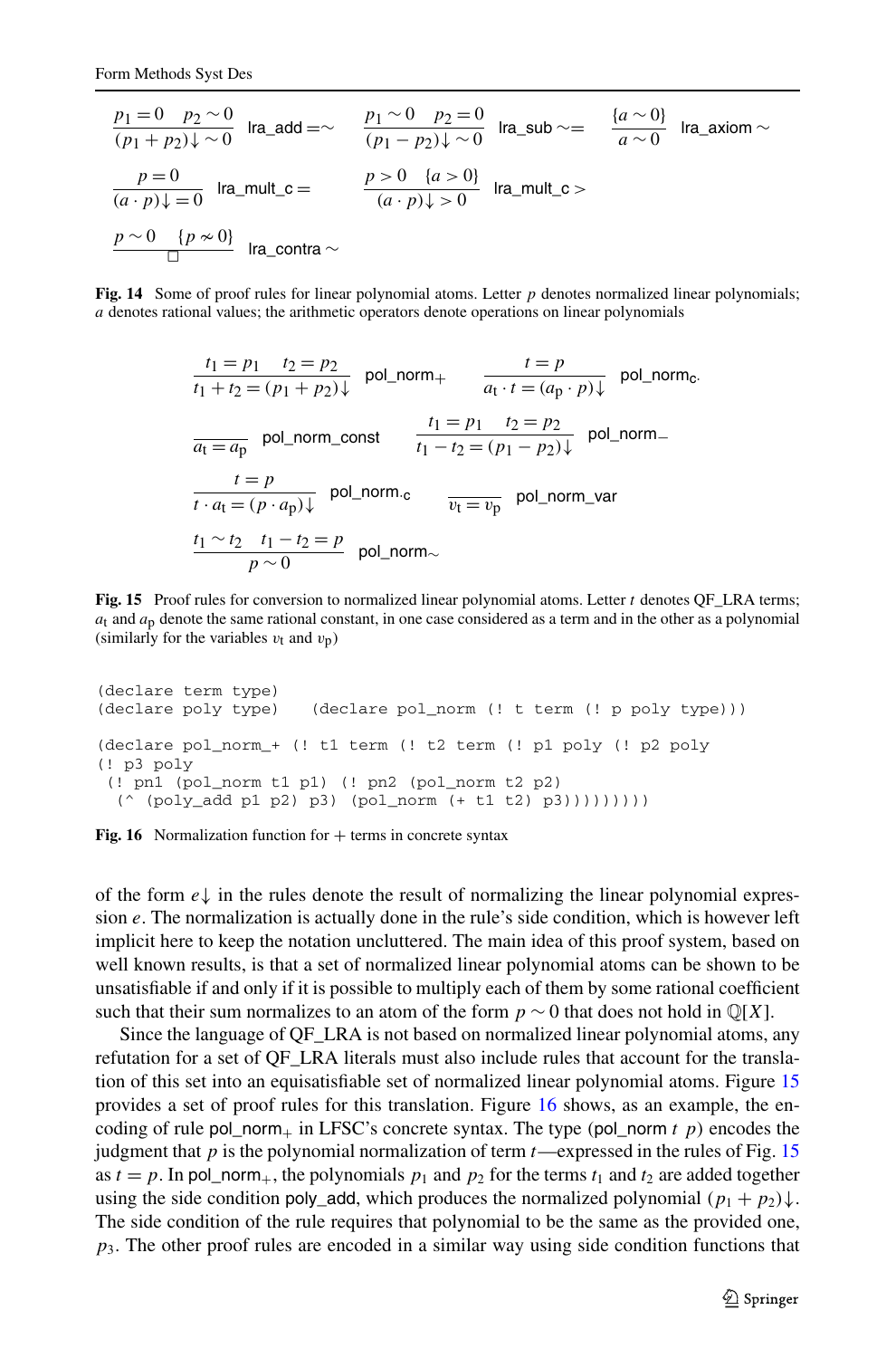| Configuration                   | Solved | Unsolved | Timeouts | Time       |
|---------------------------------|--------|----------|----------|------------|
| clsat (without proofs) $(r453)$ | 542    | 50       | 30       | 29,507.7 s |
| $clsat+lfsc(r591)$              | 539    | 51       | 32       | 38,833.6 s |

<span id="page-17-3"></span>**Table 1** Summary of results for QF\_IDL (timeout: 1,800 seconds)

implement the other polynomial operations (subtraction, scalar multiplication, and comparisons between constant polynomials).

<span id="page-17-0"></span>We observe that the overall size of the side condition code in this proof system is rather small: about 60 lines total (and less than 2 kilobytes). Complexity-wise, the various normalization functions are comparable to a merge sort of lists of key/value pairs. As a result, manually verifying the correctness of the side conditions is fairly easy.

# **6 Empirical results**

In this section we provide some empirical results on LFSC proof checking for the logics presented in the previous section. These results were obtained with an LFSC proof checker that we have developed to be both general (i.e., supporting the whole LFSC language) and fast. The tool, which we will refer to as LFSC here, is more accurately described as a *proof checker generator*: given an LFSC signature, a text file declaring a proof system in LFSC format, it produces a checker for that proof system. Some of its notable features in support of high performance proof checking are the compilation of side conditions, as opposed to the incorporation of a side condition language interpreter in the proof checker, and the generation of proof checkers that check proof terms on the fly, as they parse them. See previous work by Stump et al., as well as work by Necula et al., for more on fast LF proof checking [[34,](#page-27-18) [35](#page-27-19), [43](#page-27-3), [44,](#page-27-4) [50\]](#page-27-5).

## 6.1 QF\_IDL

In separate work, we developed an SMT solver for the QF\_IDL logic, mostly to experiment with proof generation in SMT. This solver, called CLSAT, can solve moderately challenging QF\_IDL benchmarks from the SMT-LIB library, namely those classified with difficulty 0 through  $3.8$  $3.8$  We ran CLSAT on the unsatisfiable OF IDL benchmarks in SMT-LIB, and had it produce proofs in the LFSC proof system sketched in Sect. [5.1](#page-14-2) optimized with the deferred resolution rule described in Sect. [4.2.](#page-10-1) Then we checked the proofs using the LFSC checker. The experiments were performed on the SMT-EXEC solver execution service.<sup>9</sup> A timeout of 1,800 seconds was used for each of the 622 benchmarks. Table [1](#page-17-3) summarizes those results for two configurations: clsat  $(r453$  on SMT-EXEC), in which CLSAT is run with proofproduction off; and clsat+lfsc (r591 on SMT-EXEC), in which CLSAT is run with proofproduction on, followed by a run of LFSC on the produced proof.

<span id="page-17-2"></span><span id="page-17-1"></span>The **Solved** column gives the number of benchmarks each configuration completed successfully. The **Unsolved** column gives the number of benchmarks each configuration

<sup>8</sup>The hardest QF\_IDL benchmarks in SMT-LIB have difficulty 5.

<sup>&</sup>lt;sup>9</sup>The results are publicly available at <http://www.smt-exec.org> under the SMT-EXEC job clsatlfsc-2009.8.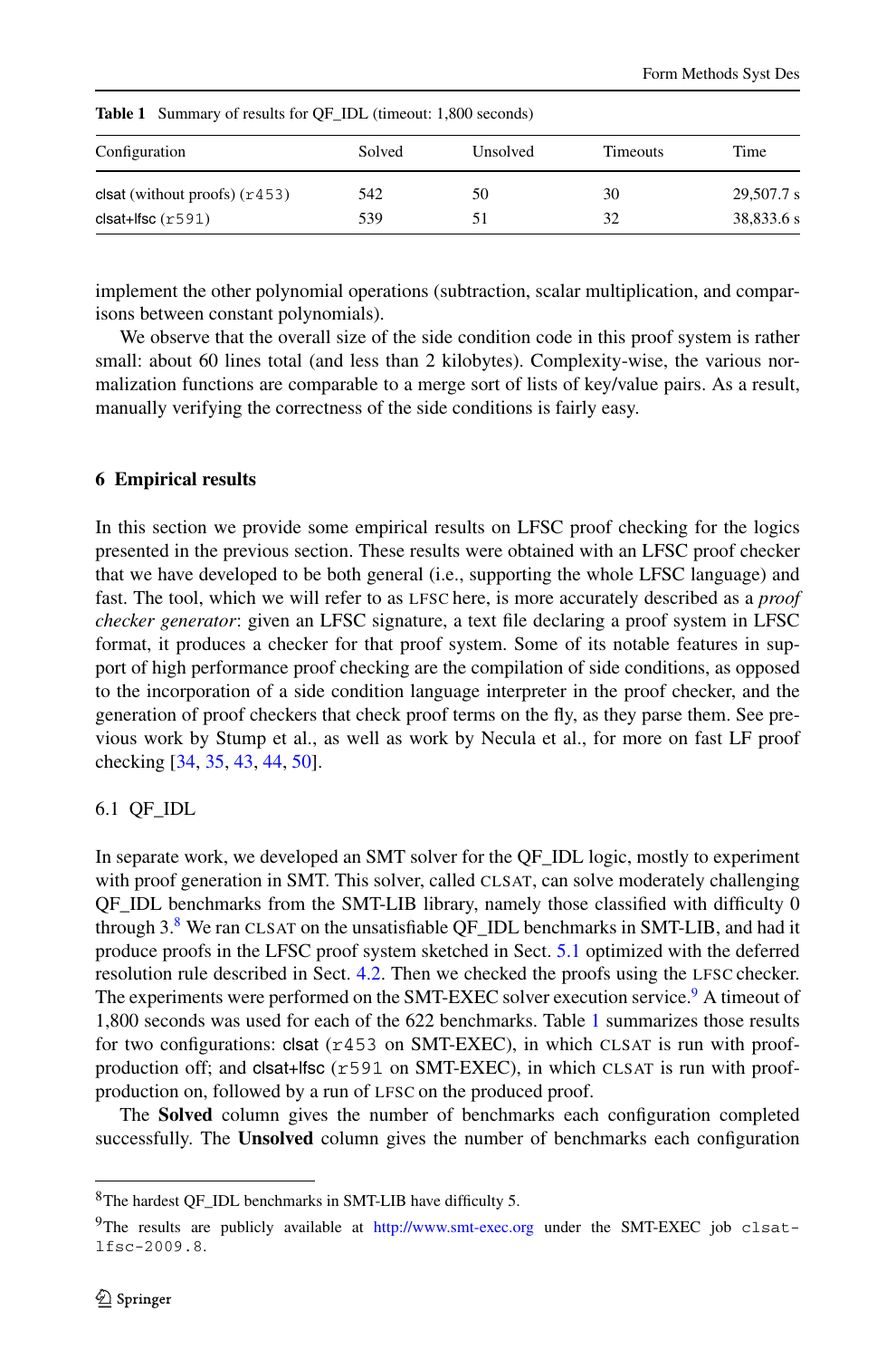<span id="page-18-0"></span>**Fig. 17** Solve-only times versus proof checking times for QF\_IDL



failed to solve before timeout due to CLSAT's incomplete CNF conversion implementation and lack of arbitrary precision arithmetic. The first configuration solved all benchmarks solved by the second. The one additional unsolved answer for clsat+lfsc is diamonds.18.10.i.a.u.smt, the proof of which is bigger than 2 GB in size and the proof checker failed on due to a memory overflow. The **Time** column gives the total times taken by each configuration to solve the 539 benchmarks solved by both. Those totals show that the overall overhead of proof generation *and* proof checking over just solving for those benchmarks was 31.6 %, which we consider rather reasonable.

For a more detailed picture on the overhead incurred with proof-checking, Fig. [17](#page-18-0) compares proof checking times by clsat+lfsc with CLSAT's solve-only times. Each dot represents one of the 542 benchmarks that CLSAT could solve. The horizontal axis is for solve-only times (without proof production) while the vertical axis is for proof checking times. Both are in seconds on a log scale. It turned out that the proofs from certain families of benchmarks, namely fischer, diamonds, planning and post\_office, are much more difficult to verify than those for other families. In particular, for those benchmarks proof checking took *longer* than solving. The worst offender is benchmark diamonds.11.3.i.a.u.smt whose proof checking time was 2.30 s vs 0.2 s of solving time. However, the figure also shows that as these benchmarks get more difficult, the relative proof overheads appear to converge towards 100 %, as indicated by the dotted  $line<sup>10</sup>$ 

# 6.2 Results for QF\_LRA

To evaluate experimentally the LFSC proof system for QF\_LRA sketched in Sect. [5.2](#page-15-0), we instrumented the SMT solver CVC3 to output proofs in that system. Because CVC3 already has its own proof generation module, which is tightly integrated with the rest of the solver, we generated the LFSC proofs using CVC3's native proofs as a guide. We looked at all the QF\_LRA and QF\_RDL unsatisfiable benchmarks from SMT-LIB.<sup>[11](#page-18-2)</sup>

<span id="page-18-2"></span><span id="page-18-1"></span>Our experimental evaluation contains no comparisons with other proof checkers besides LFSC for lack of alternative proof-generating solvers and checkers for QF\_LRA. To our knowledge, the only potential candidate was a former system developed by Ge and Barrett that used the HOL Light prover as a proof checker for CVC3 [\[19\]](#page-26-16). Unfortunately, that system,

<sup>10</sup>The outlier above the dotted line is diamonds.18.10.i.a.u.smt.

 $11$ Each of these benchmarks consists of an unsatisfiable quantifier-free LRA formula. QF\_RDL is a sublogic of QF\_LRA.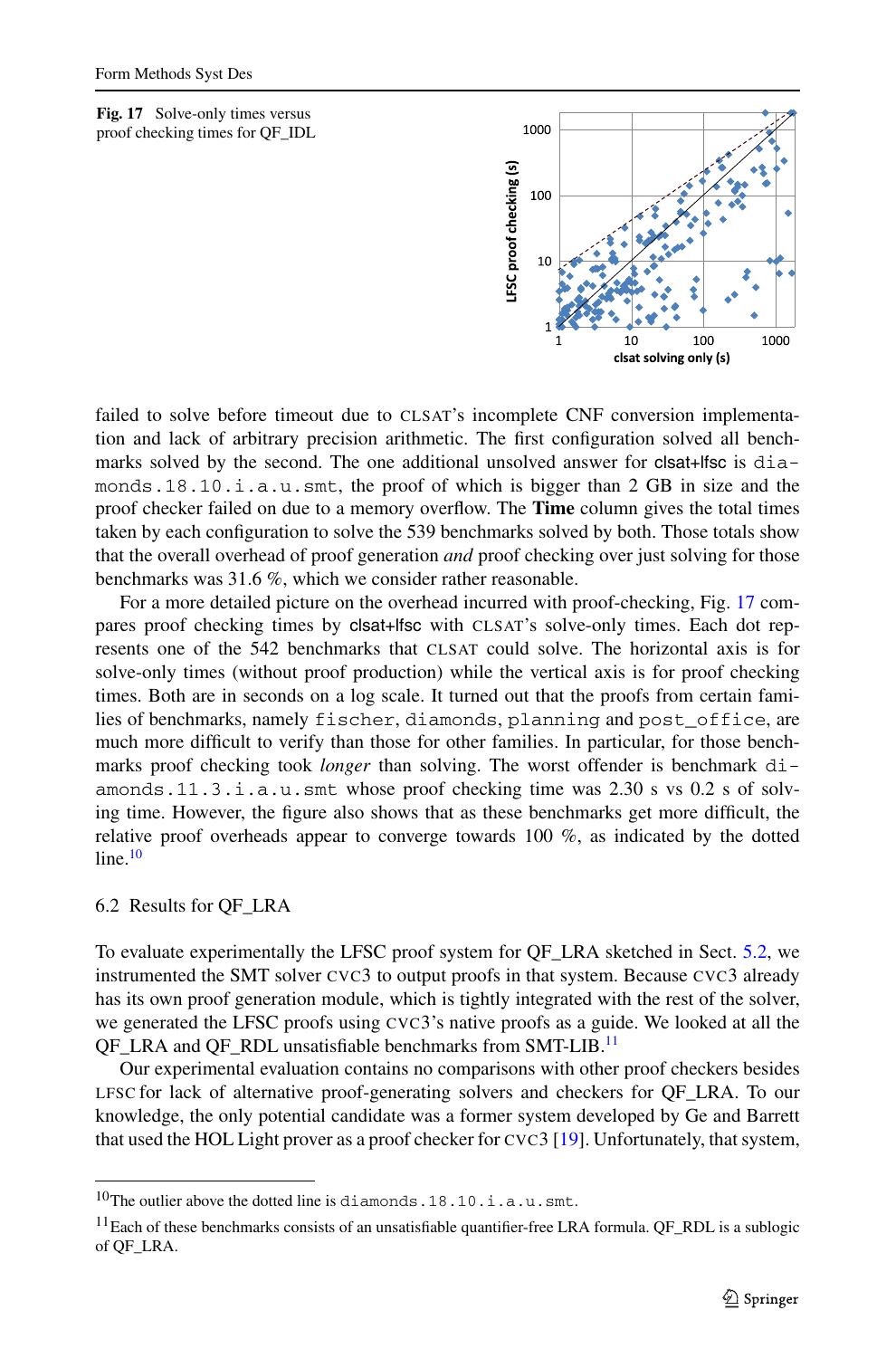| Benchmark   |     | Solve + $(Pf Gen)$ (s) |        |        | Pf Size (MB) |       | $Pf$ Check $(s)$ |       |         |
|-------------|-----|------------------------|--------|--------|--------------|-------|------------------|-------|---------|
| Family      | #   | cvc                    | lrac   | lra    | lrac         | lra   | lrac             | lra   | $T\%$   |
| check-lra   |     | 0.1                    | 0.3    | 0.2    | 0.5          | 0.1   | 0.1              | 0.0   | 79 %    |
| check-rdl   |     | 0.1                    | 0.1    | 0.1    | 0.0          | 0.0   | 0.0              | 0.0   | 48 %    |
| clock_synch | 18  | 11.7                   | 21.8   | 21.7   | 14.8         | 13.0  | 2.6              | 2.3   | 17%     |
| gasburner   | 19  | 4.0                    | 8.6    | 7.8    | 13.9         | 7.7   | 2.5              | 1.6   | 46 %    |
| pursuit     | 8   | 16.6                   | 26.3   | 26.3   | 5.1          | 3.6   | 0.8              | 0.7   | 36%     |
| sal         | 31  | 1584.8                 | 3254.3 | 3239.8 | 537.1        | 472.2 | 275.6            | 269.0 | 6%      |
| scheduling  | 8   | 281.8                  | 322.9  | 322.1  | 25.1         | 17.8  | 3.7              | 2.9   | 37%     |
| spider      | 35  | 10.2                   | 17.4   | 17.4   | 12.7         | 11.1  | 2.3              | 2.4   | 15 %    |
| tgc         | 21  | 31.5                   | 55.9   | 55.4   | 22.7         | 16.9  | 4.2              | 3.4   | $16 \%$ |
| TM          |     | 17.6                   | 29.3   | 29.0   | 2.7          | 2.7   | 0.4              | 0.4   | $0\%$   |
| tta_startup | 25  | 29.7                   | 68.4   | 68.5   | 43.6         | 43.2  | 5.4              | 5.6   | 3%      |
| uart        | 9   | 1074.2                 | 1391.2 | 1434.7 | 102.4        | 76.6  | 42.7             | 37.0  | 13%     |
| windowreal  | 24  | 20.6                   | 41.6   | 41.7   | 22.1         | 21.9  | 2.8              | 2.9   | 3%      |
| Total       | 201 | 3082.9                 | 5238.0 | 5264.6 | 802.8        | 686.9 | 343.2            | 328.1 | 8%      |

<span id="page-19-1"></span>**Fig. 18** Cumulative results for QF\_LRA, grouped by benchmark family. *Column 2* gives the numbers of benchmarks in each family. *Columns 3–5* give CVC3's aggregate runtime for each of the 3 configurations. *Columns 6–7* show the proof sizes for the two proof-producing configurations. *Columns 8–9* show LFSC proof checking times. The last column show the average theory content of each benchmark family

which was never tested on QF\_LRA benchmarks and was not kept in sync with the latest developments of CVC3, breaks on most of these benchmarks. Instead, as a reference point, we compared proofs produced in our LFSC proof system against proofs translated into an alternative LFSC proof system for QF\_LRA that mimics the rules contained in CVC3's native proof format. These rules are mostly declarative, with a few exceptions.<sup>12</sup>

We ran our experiments on a Linux machine with two 2.67 GHz 4-core Xeon processors and 8 GB of RAM. We discuss benchmarks for which CVC3 could generate a proof within a timeout of 900 seconds: 161 of the 317 unsatisfiable QF\_LRA benchmarks, and 40 of the 113 unsatisfiable QF\_RDL benchmarks. We collected runtimes for the following three main configurations of CVC3.

CVC: Default, solving benchmarks but with no proof generation.

LRAC: Solving with proof generation in the LFSC encoding of CVC3's format.

LRA: Solving with proof generation in the LFSC signature for QF\_LRA.

Recall that the main idea of our proof system for QF\_LRA is to use a polynomial representation of LRA terms so that theory reasoning is justified with rules like those in Fig. [14](#page-16-0). Propositional reasoning steps (after CNF conversion) are encoded with the deferred resolution rule presented in Sect. [4.2.](#page-10-1) As a consequence, one should expect the effectiveness of the polynomial representation in reducing proof sizes and checking times to be correlated with the amount of *theory content* of a proof. Concretely, we measure that as the percentage of nodes in a native CVC3 proof that belong to the (sub)proof of a theory lemma. For our benchmarks set, the average theory content was very low, about 8.3 %, considerably diluting the global impact of our polynomial representation. However, this impact is clearly significant, and positive, on proofs or subproofs with high theory content, as discussed below.

<span id="page-19-0"></span>Figure [18](#page-19-1) shows a summary of our results for various families of benchmarks. Since translating CVC3's native proofs into LFSC format increased proof generation time and

<sup>&</sup>lt;sup>12</sup>Details of these proof systems as well as proof excerpts can be found in [[39\]](#page-27-17).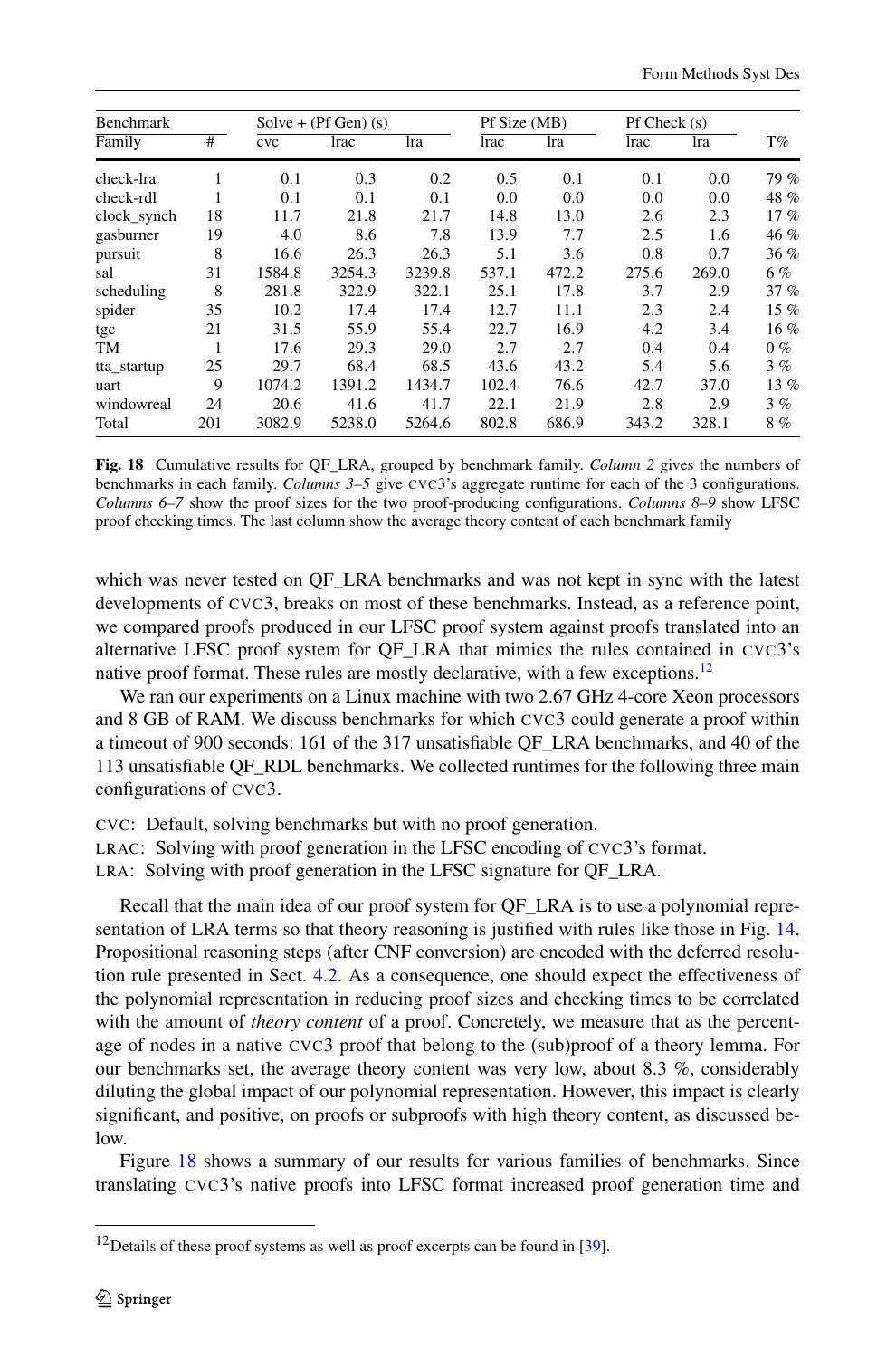<span id="page-20-0"></span>

Fig. 19 Comparing proof sizes and proof checking times for OF LRA

proof sizes only by a small constant factor, we do not include these values in the table. As the table shows, CVC3's solving times (i.e., the runtimes of the cvc configuration) are on average 1.65 times faster than solving with native proof generation (the lrac configuration). The translation to proofs in our system (the lra configuration) adds additional overhead, which is however less than 3 % on average.

The scatter plots in Fig. [19](#page-20-0) are helpful in comparing proof sizes and proof checking times for the two proof systems. The first plot shows that ours, lra, achieves constant size compression factors over the LFSC encoding of native CVC3 proofs, lrac. A number of benchmarks in our test set do not benefit from using our proof system. Such benchmarks are minimally dependent on theory reasoning, having a theory content of less than 2 %. In contrast, for benchmarks with higher theory content, lra is effective at proof compression compared to lrac. For instance, over the set of all benchmarks with a theory content of 10 % or more, proofs in our system occupy on average 24 % less space than CVC3 native proofs in LFSC format. When focusing just on subproofs of theory lemmas, the average compression goes up significantly, to 81.3 %; that is to say, theory lemma subproofs in our proof system are 5.3 times smaller than native CVC3 proofs of the same lemmas. Interestingly, the compression factor is not the same for all benchmarks, although an analysis of the individual results shows that benchmarks in the same SMT-LIB family tend to have the same compression factor.

It is generally expected that proof checking should be substantially faster than proof generation or even just solving. This was generally the case in our experiments for both proof systems when proof checking used compiled side conditions.<sup>[13](#page-20-1)</sup> LFSC 's proof checking times for both proof systems were around 9 times smaller than CVC3's solving times. Furthermore, checking lra proofs was always more efficient than checking the LFSC encoding of CVC3's native proofs; in particular, it was on average 2.3 times faster for proofs of theory lemmas.

<span id="page-20-1"></span>Overall, our experiments with multiple LFSC proof systems for the same logic (QF\_LRA), show that mixing declarative proof rules, with no side conditions, with more computational arithmetic proof rules, with fairly simple side conditions, is effective in producing smaller proof sizes and proof checking times.

<sup>&</sup>lt;sup>13</sup>The LFSC checker can be used either with compiled or with interpreted side condition code.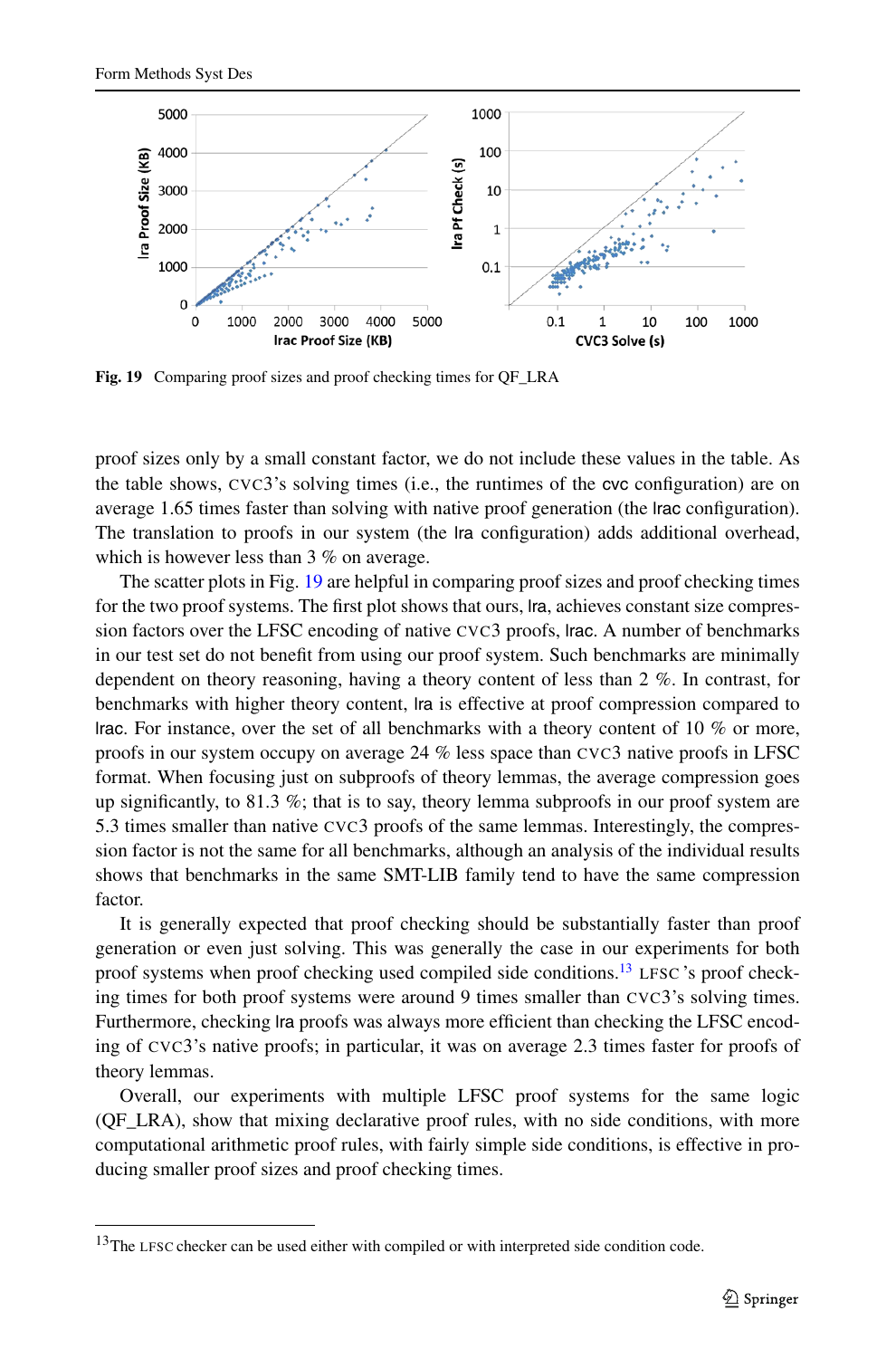```
(declare color type) (declare formula type)
(declare A color) (declare colored (! phi formula<br>(declare B color) (! col color type)))
(declare B color) (! col color type)))<br>(declare clause type) (declare p interpolan
                              (declare p_interpolant
                               (! c clause (! phi formula type)))
                              (declare interpolant (! phi formula type))
```
**Fig. 20** Basic definitions for encoding interpolating calculi in LFSC

## **7 Further applications: leveraging type inference**

To illustrate the power and flexibility of the LFSC framework further, we sketch an additional research direction we have started to explore recently. More details can be found in [[40](#page-27-7)]. Its starting point is the use of the wildcard symbol \_ in proof terms, which requires the LFSC proof checker to perform type *inference* as opposed to mere type checking. One can exploit this feature by designing a logical system in which certain terms of interest in a proof need not be specified beforehand, and are instead computed as a side effect of proof checking. An immediate application can be seen in *interpolant-generating proofs*.

Given a logical theory *T* and two sets of formulas *A* and *B* that are jointly unsatisfiable in *T*, a *T*-interpolant for *A* and *B* is a formula  $\phi$  over the symbols of *T* and the free symbols common to *A* and *B* such that (i)  $A \models_T \phi$  and (ii)  $B, \phi \models_T \bot$ , where  $\models_T$  is logical entailment in *T* and  $\perp$  is the universally false formula. For certain theories, interpolants can be generated efficiently from a refutation of  $A \wedge B$ . Interpolants have been used successfully in a variety of contexts, including symbolic model checking [[30](#page-26-22)] and predicate abstraction [[23](#page-26-23)]. In many applications, it is critical that formulas computed by interpolant-generation procedures are indeed interpolants; that is, exhibit the defining properties above. LFSC offers a way of addressing this need by generating *certified interpolants*.

Extracting interpolants from refutation proofs typically involves the use of *interpolantgenerating calculi*, in which inference rules are augmented with additional information necessary to construct an interpolant. For example, an interpolant for an unsatisfiable pair of propositional clause sets  $(A, B)$  can be constructed from a refutation of  $A \cup B$  written in a calculus with rules based on sequents of the form  $(A, B) \vdash c[\phi]$ , where *c* is a clause and  $\phi$ a formula. Sequents like these are commonly referred to as *partial interpolants*. When *c* is the empty clause,  $\phi$  is an interpolant for  $(A, B)$ . The LF language allows one to augment proof rules to carry additional information through the use of suitably modified types. This makes encoding partial interpolants into LFSC straightforward. For the example above, the dependent type *(holds c)* used in Sect. [4.1](#page-8-4) can be replaced with  $(p$  interpolant  $c \phi$ ), where again *c* is a clause and  $\phi$  a formula annotating *c*. This general scheme may be used when devising encodings of interpolant generating calculi for theories as well.

Figure [20](#page-21-1) provides some basic definitions common to the encodings of interpolant generating calculi in LFSC for two sets *A* and *B* of input formulas. We use a base type color with two nullary constructors, A and B. Colors are used as a way to tag an input formula *ψ* as occurring in the set *A* or *B*, through the type (colored  $\phi$  *col*), where *col* is either A or B. Since formulas in the sets *A* and *B* can be inferred from the types of the free variables in proof terms, the sets do not need to be explicitly recorded as part of proof judgment types. In particular, our judgment for interpolants is encoded as the type *(interpolant*  $\phi$ *)*.

Our approach allows for two options to obtain certified interpolants. With the first, an LFSC proof term *P* can be checked against the type *(*interpolant *φ)* for some *given* formula  $\phi$ . In other words, the alleged interpolant  $\phi$  is explicitly provided as part of the proof, and if proof checking succeeds, then both the proof *P* and the interpolant  $\phi$  are certified to be correct. Note that in this case the user and the proof checker must agree on the exact form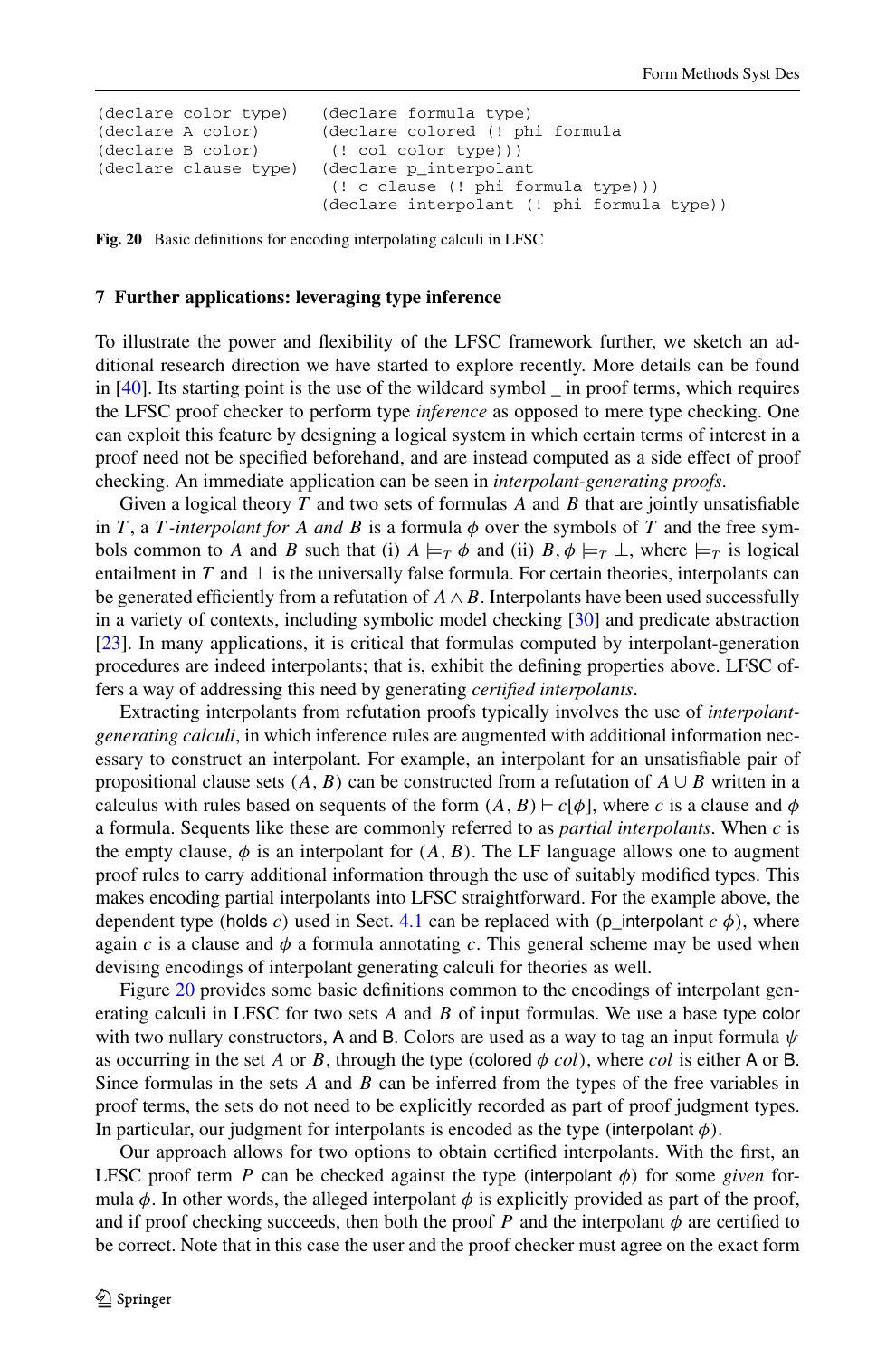of the interpolant  $\phi$ . Alternatively, *P* can be checked against the type schema *(interpolant )*. If the proof checker verifies that *P* has type *(interpolant*  $\phi$ *)* for some formula  $\phi$  generated by type inference, it will output *φ*. In this case, interpolant generation comes as a side effect of proof checking, and the returned interpolant  $\phi$  is correct by construction.

In recent experimental work [\[40\]](#page-27-7) we found that interpolants can be generated using LFSC with a small overhead with respect to solving. In that work, we focused on interpolant generation for the theory of equality and uninterpreted functions (EUF), using the LFSC proof checker as an interpolant generator for proofs generated by CVC3. A simple calculus for interpolant generation in EUF can be encoded in LFSC in a natural way, with minimal dependence upon side conditions. Overall, our experiments showed that interpolant generation had a 22 % overhead with respect to solving with proof generation, indicating that the generation of certified interpolants is practicably feasible with high-performance SMT solvers.

### **8 Conclusion and future work**

We have argued how efficient and highly customizable proof checking can be supported with the Logical Framework with Side Conditions, LFSC. We have shown how diverse proof rules, from purely propositional to core SMT to theory inferences, can be supported naturally and efficiently using LFSC. Thanks to an optimized implementation, LFSC proof checking times compare very favorably to solving times, using two independently developed SMT solvers. We have also shown how more advanced applications, such as interpolant generation, can also be supported by LFSC. This illustrates the further benefits of using a framework beyond basic proof checking.

Future work includes a new, more user-friendly syntax for LFSC signatures, a simpler and leaner, from scratch re-implementation of the LFSC checker—intended for public release and under way—as well as additional theories and applications of LFSC for SMT. We also intend to pursue the ultimate goal of a standard SMT-LIB proof format, based on ideas from LFSC, as well as the broader SMT community.

**Acknowledgements** We would like to thank Yeting Ge and Clark Barrett for their help translating CVC3's proof format into LFSC. We also thank the anonymous referees for their thoughtful and detailed reviews whose suggestions have considerably helped us improve the presentation.

This work was partially supported by funding from the US National Science Foundation, under awards 0914877 and 0914956.

## **Appendix A: Typing rules for code**

The completely standard type-computation rules for code terms are given in Fig. [21](#page-23-1). Code terms are monomorphically typed. We write *N* for any arbitrary precision integer, and use several arithmetic operations on these; others can be easily modularly added. Function applications are required to be simply typed. In the typing rule for pattern matching expressions, patterns *P* must be of the form *c* or  $(c x_1 \cdots x_m)$ , where *c* is a constructor, not a bound variable (we do not formalize the machinery to track this difference). In the latter case,  $ctxt(P) = {x_1 : T_1, \ldots, x_n : T_n}$ , where *c* has type  $\Pi x_1 : T_1 \cdots x_n : T_n \cdot T$ . We sometimes write  $(d \circ C_1 C_2)$  as an abbreviation for  $(\text{let } x C_1 C_2)$ , where  $x \notin FV(C_2)$ .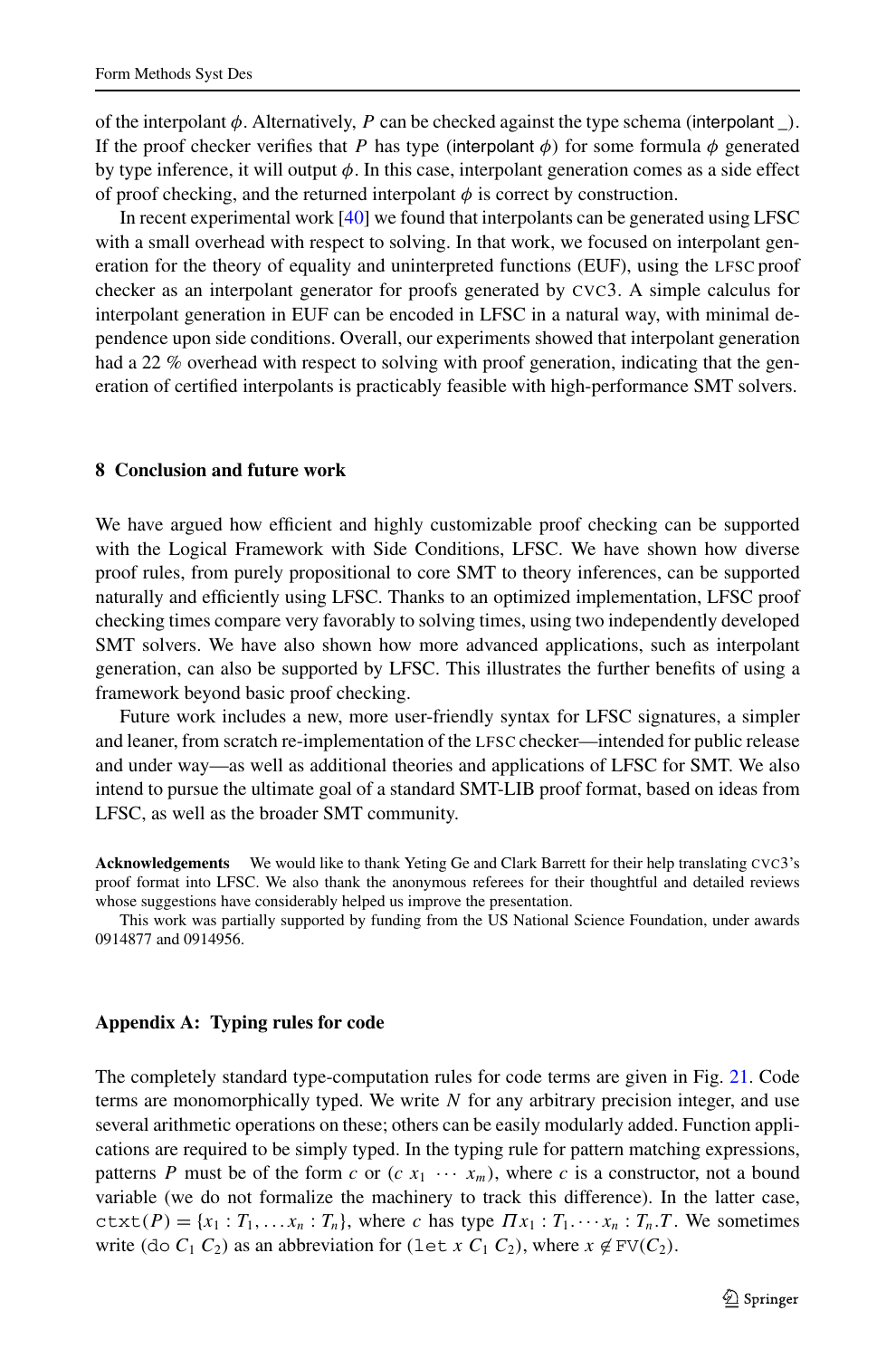$$
\frac{\Gamma(x) = T}{\Gamma \vdash x \Rightarrow T}
$$
\n
$$
\frac{\Gamma \vdash t_1 \Rightarrow \text{mpz} \quad \Gamma \vdash t_2 \Rightarrow \text{mpz}}{\Gamma \vdash t_1 + t_2 \Rightarrow \text{mpz}}
$$
\n
$$
\frac{\Gamma \vdash t_1 \Rightarrow \text{mpz} \quad \Gamma \vdash t_2 \Rightarrow \text{mpz}}{\Gamma \vdash (1 \text{ et } x \ C_1 \ C_2) \Rightarrow T}
$$
\n
$$
\frac{\Gamma \vdash C_1 \Rightarrow T' \quad \Gamma, x : T' \vdash C_2 \Rightarrow T}{\Gamma \vdash (1 \text{ et } x \ C_1 \ C_2) \Rightarrow T}
$$
\n
$$
\frac{\Gamma \vdash C_1 \Rightarrow \text{mpz} \quad \Gamma \vdash C_2 \Rightarrow T \quad \Gamma \vdash C_3 \Rightarrow T}{\Gamma \vdash (\text{fineg } C_1 \ C_2 \ C_3) \Rightarrow T}
$$
\n
$$
\frac{\Gamma \vdash C \Rightarrow T}{\Gamma \vdash (\text{markvar } C)} = \frac{\Gamma \vdash t_1 \Rightarrow \Pi x : T_1 \cdot T_2 \quad \Gamma \vdash t_2 \Rightarrow T_1 \quad x \notin \text{FV}(T_2)}{\Gamma \vdash (t_1 \ t_2) \Rightarrow T_2}
$$
\n
$$
\frac{\Gamma \vdash T \Rightarrow \text{type}}{\Gamma \vdash (\text{fail } T) \Rightarrow T}
$$
\n
$$
\frac{\Gamma \vdash C \Rightarrow T \quad \forall i \in \{1, ..., n\}.(T \vdash P_i \Rightarrow T \quad \Gamma, \text{ctxt}(P_i) \vdash C_i \Rightarrow T')}{\Gamma \vdash (\text{tfmarked } C_1 \ C_2 \ C_3) \Rightarrow T}
$$
\n
$$
\frac{\Gamma \vdash C \Rightarrow T \quad \forall i \in \{1, ..., n\}.(T \vdash P_i \Rightarrow T \quad \Gamma, \text{ctx}(P_i) \vdash C_i \Rightarrow T')}{\Gamma \vdash (\text{match } C \ (P_1 \ C_1) \ \cdots \ (P_n \ C_n)) \Rightarrow T'}
$$

<span id="page-23-1"></span>**Fig. 21** Typing rules for code terms. Rules for the built-in rational type are similar to those for the integer type, and so are omitted

```
(program eqvar ((v1 var) (v2 var)) bool
   (do (markvar v1)
       (let s (ifmarked v2 tt ff)
          (do (markvar v1) s))))
(program litvar ((l lit)) var
 (match l ((pos x) x) ((neg x) x)))
(program eqlit ((l1 lit) (l2 lit)) bool
  (match l1 ((pos v1) (match l2 ((pos v2) (eqvar v1 v2))
                                ((neg v2) ff)))
            ((neg v1) (match l2 ((pos v2) ff)
                                ((neq v2) (equar v1 v2)))))
```
<span id="page-23-0"></span>**Fig. 22** Variable and literal comparison

#### **Appendix B: Helper code for resolution**

The helper code called by the side condition program resolve of the encoded resolution rule R is given in Figs. [22](#page-23-2) and [23](#page-24-0). We can note the frequent uses of match, for decomposing or testing the form of data. The program eqvar of Fig. [22](#page-23-2) uses variable marking to test for equality of LF variables. The code assumes a datatype of Booleans tt and ff. It marks the first variable, and then tests if the second variable is marked. Assuming all variables are unmarked except during operations such as this, the second variable will be marked iff it happens to be the first variable. The mark is then cleared (recall that markvar toggles marks), and the appropriate Boolean result returned. Marks are also used by dropdups to drop duplicate literals from the resolvent.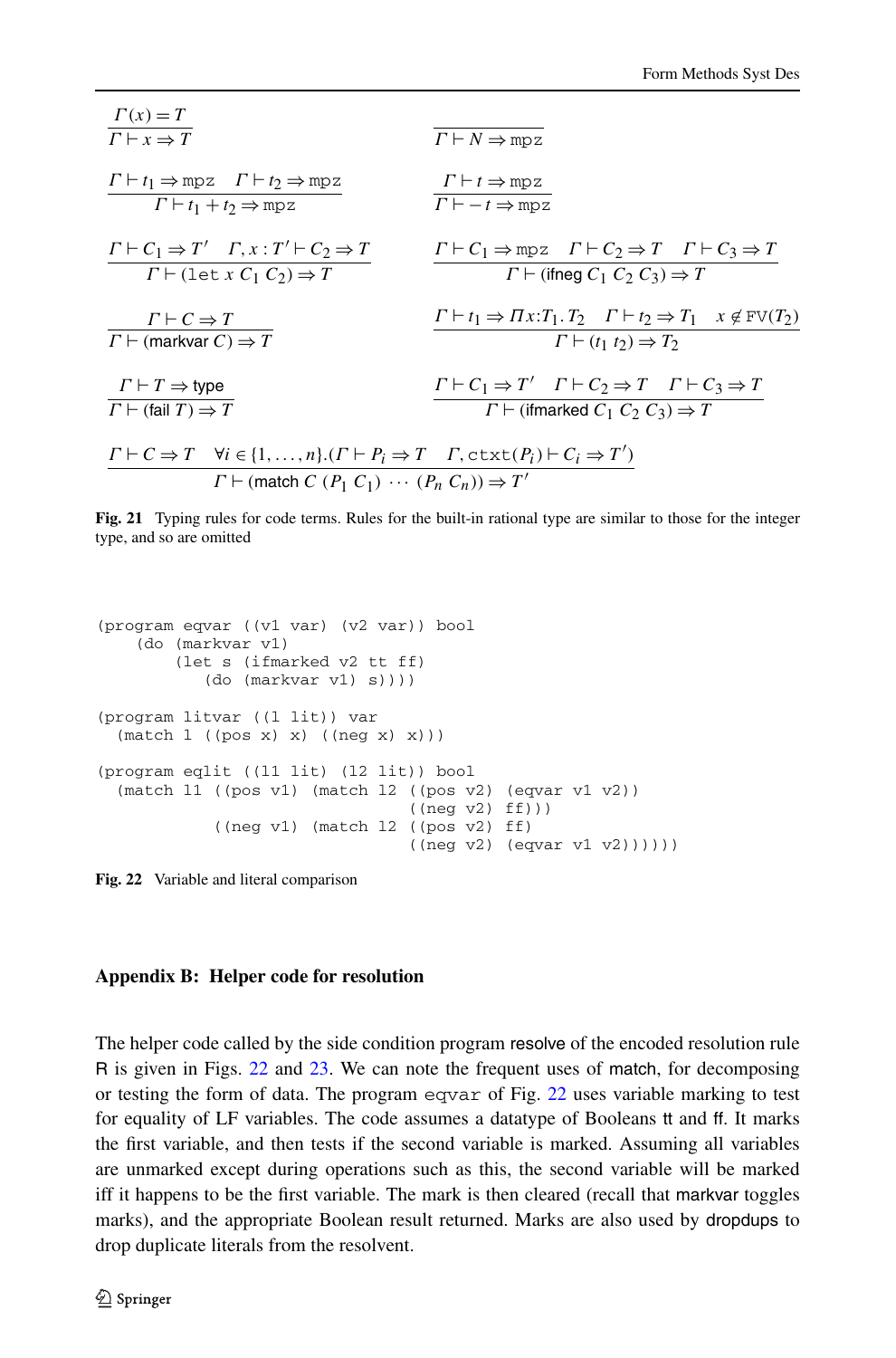```
(declare Ok type)
(declare ok Ok)
(program in ((l lit) (c clause)) Ok
  (match c ((clc l' c') (match (eqlit l l') (tt ok) (ff (in l c'))))
           (cln (fail 0k)))(program remove ((l lit) (c clause)) clause
  (match c (cln cln)
           ((clc l' c')
              (let u (remove l c')
                 (\text{match } (eqlit 1 1') (\text{tt } u) (ff (clc 1' u))))))(program append ((c1 clause) (c2 clause)) clause
  (\text{match c1 (cln c2) ((clc l c1') (clc l (append c1' c2))))})(program dropdups ((c1 clause)) clause
  (match c1 (cln cln)
            ((clc l c1')
               (let v (litvar l)
                   (ifmarked v
                      (dropdups c1')
                      (do (markvar v)
                          (let r (clc l (dropdups c1'))
                             (do (markvar v) ; clear the mark
                                 r))))))))
```
<span id="page-24-0"></span>**Fig. 23** Operations on clauses

## **Appendix C: Small example proof**

Figure [24](#page-25-7) shows a small QF\_IDL proof. This proof derives a contradiction from the assumed formula

```
(and (< = (- x y) (as(int (< -1))))(and (= - y z) (as_{int} (- 2)))(<= (-z x) (as int (- 3)))))
```
The proof begins by introducing the variables  $x$ ,  $y$ , and  $z$ , and the assumption (named  $\epsilon$ ) of the formula above. Then it uses CNF conversion rules to put that formula into CNF. CNF conversion starts with an application of the start rule, which turns the hypothesis of the input formula *(*th\_hold  $\phi$ ) to a proof of the partial clause *(*pc\_hold  $(\phi;$ )). The dist\_pos, mentioned also in Sect. [4.3](#page-12-0) above, breaks a conjunctive partial clause into conjuncts. The decl\_atom\_pos proof rule introduces new propositional variables for positive occurrences of atomic formulas. The new propositional variables introduced this way are  $v_0$ ,  $v_1$ , and v2, corresponding to the atomic formulas (let us call them *φ*0, *φ*1, and *φ*2) in the original assumed formula, in order. The decl\_atom\_pos rule is similar to rename (discussed in Sect. [4.3](#page-12-0) above), but it also binds additional meta-variables of type *(atom*  $v \phi$ *)* to record the relationships between variables and abstracted formulas. So for example, a0 is of type (atom v0  $\phi_0$ ). The clausify rule turns the judgements of partial clauses with the empty formula sequence *(*pc\_holds *(*; *c))* to the judgements of pure propositional clauses *(*holds *c)*. Here, this introduces variables  $x_0$ ,  $x_1$ , and  $x_2$  as names for the asserted unit clauses  $\phi_0$ ,  $\phi_1$ , and  $\phi_2$ , respectively.

After CNF conversion is complete, the proof derives a contradiction from those asserted unit clauses and a theory clause derived using assume\_true (see Sect. [4.4](#page-13-3)) from a theory contradiction. The theory contradiction is obtained with idl\_trans and idl\_contra (Sect. [5.1\)](#page-14-2).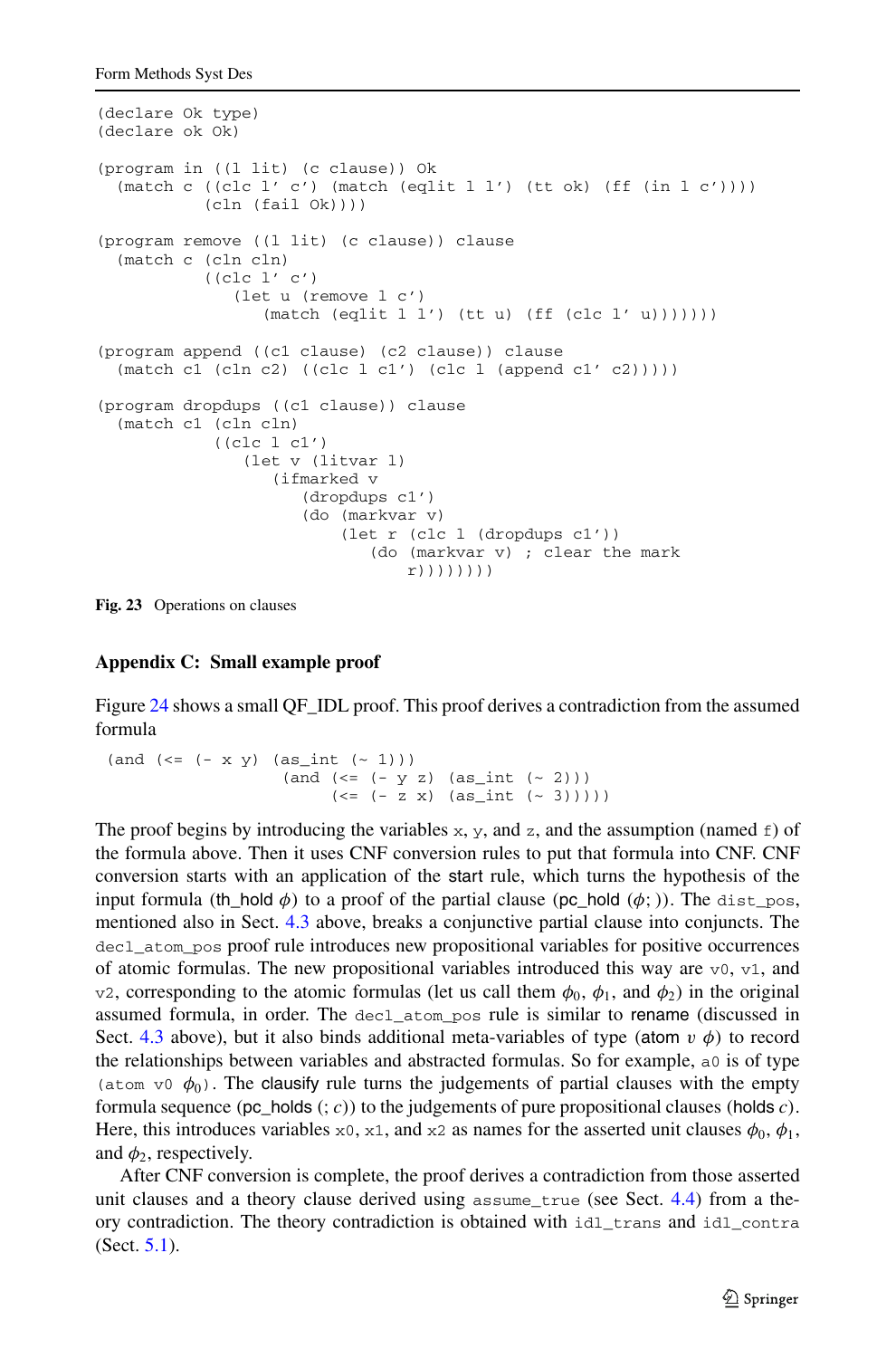```
(% x int (% y int (% z int
(\frac{1}{6} f (th holds (and (\leq (- x y) (as int (\sim 1)))
                     (and (< = (-y z) (as int (< 2))))(<= (-z x) (as int (< 3))))))
(: (holds cln)
(start _ f
(\wedge f0
(dist_pos - - -  f0
(\wedge f1 (\wedge f2
(decl_atom_pos _ _ _ f1
(\ v0 (\ a0 (\ f3
(clausify _ f3
(\lambda x0)(dist_pos \_ - \_ - \_ f2)(\wedge f4 (\wedge f5
(decl_atom_pos _ _ _ f4
(\ v1 (\ a1 (\ f6
(clausify _ f6
(\lambda \times 1)(decl_atom_pos _ _ _ f5
(\; \vee \; \vee \; 2 \; (\; \vee \; a2 \; (\; \vee \; f7(clausify _ f7
(\lambda x^2)(R_{ - - - - x0}(R - - - x1)(R_{ - - - x2})(assume_true _ _ _ _ _ _ a0 (\ h0
          (assume\_true \_ = \_ a1 \ (\) h1(assume_true = = = = a2 (\ h2
             (idl\_contra<sub>-</sub>
                (idl_{trans} _{-} _{-} _{-} _{-} _{-} _{+} ^{h0}(idl_{trans} _{-} _{-} _{-} _{-} _{-} _{h1}h2)))))))))
          v2) v1) v0)
)))))))))))))))))))))))))))))))
```
<span id="page-25-7"></span><span id="page-25-4"></span><span id="page-25-1"></span>**Fig. 24** A small QF\_IDL proof

## <span id="page-25-6"></span><span id="page-25-0"></span>**References**

- 1. Armando A, Montovani J, Platania L (2006) Bounded model checking of software using SMT solvers instead of SAT solvers. In: Proceedings of the 13th international SPIN workshop on model checking of software (SPIN'06), Lecture notes in computer science, vol 3925. Springer, Berlin, pp 146–162
- <span id="page-25-3"></span>2. Armand M, Faure G, Grégoire B, Keller C, Théry L, Werner B (2011) A modular integration of SAT/SMT solvers to Coq through proof witnesses. In: Jouannaud JP, Shao Z (eds) Certified programs and proofs, Lecture notes in computer science, vol 7086. Springer, Berlin, pp 135–150
- <span id="page-25-2"></span>3. Barnett M, yuh Evan Chang B, Deline R, Jacobs B, Leino KR (2006) Boogie: a modular reusable verifier for object-oriented programs. In: 4th international symposium on formal methods for components and objects, Lecture notes in computer science, vol 4111. Springer, Berlin, pp 364–387
- <span id="page-25-5"></span>4. Barrett C, Sebastiani R, Seshia S, Tinelli C (2009) Satisfiability modulo theories. In: Biere A, Heule MJH, van Maaren H, Walsh T (eds) Handbook of satisfiability, vol 185. IOS Press, Amsterdam, pp 825– 885, chap 26
- 5. Barrett C, Stump A, Tinelli C (2010) The SMT-LIB standard: version 2.0. In: Gupta A, Kroening D (eds) Proceedings of the 8th international workshop on satisfiability modulo theories, Edinburgh, England. Available from [www.smtlib.org](http://www.smtlib.org)
- 6. Barrett C, Tinelli C (2007) CVC3. In: Damm W, Hermanns H (eds) Proceedings of the 19th international conference on computer aided verification (CAV'07), Berlin, Germany, Lecture notes in computer science, vol 4590. Springer, Berlin, pp 298–302
- 7. Bauer L, Garriss S, McCune JM, Reiter MK, Rouse J, Rutenbar P (2005) Device-enabled authorization in the Grey system. In: Proceedings of the 8th information security conference (ISC'05), pp 431–445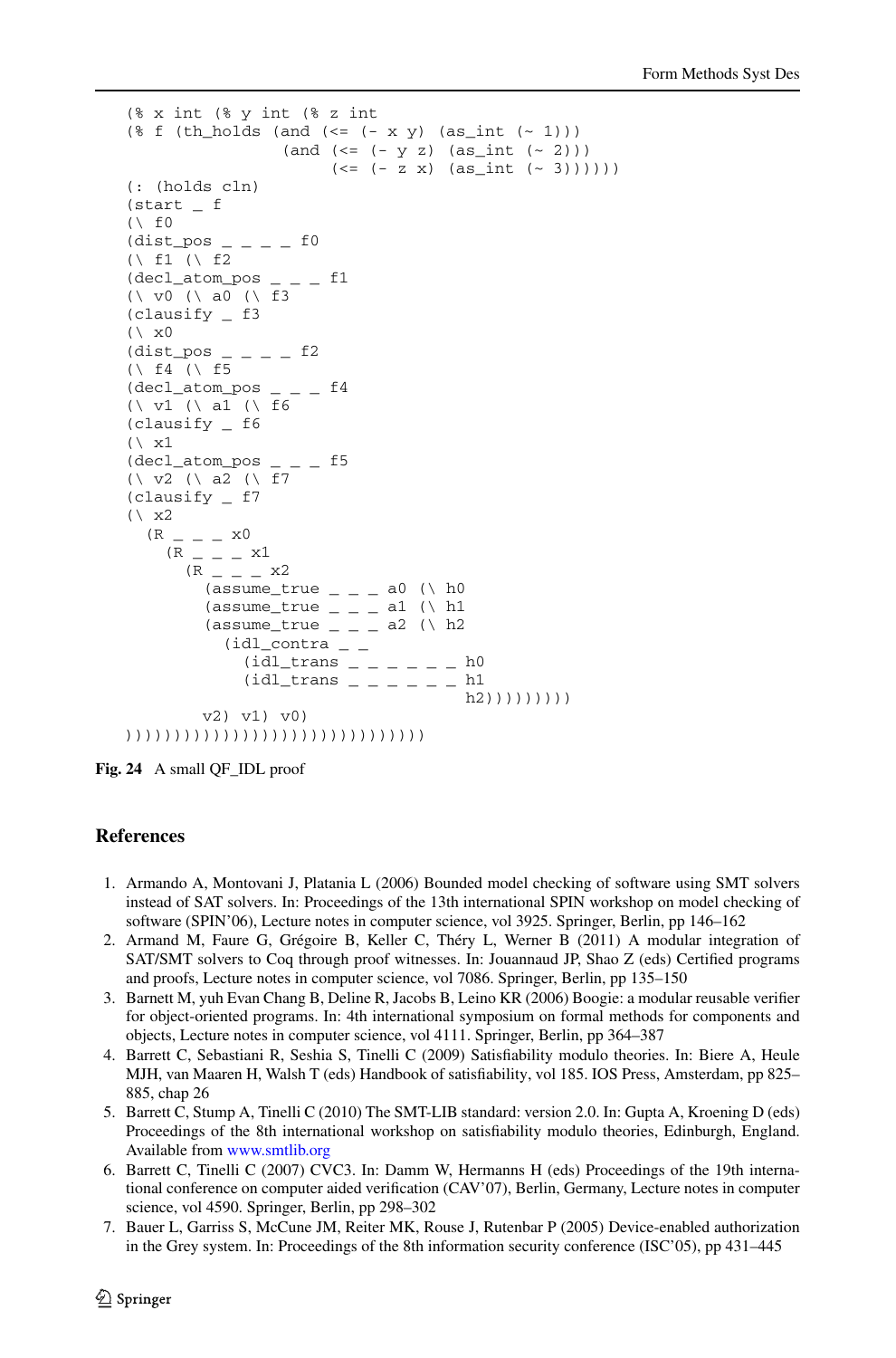- <span id="page-26-18"></span><span id="page-26-15"></span><span id="page-26-11"></span><span id="page-26-10"></span><span id="page-26-4"></span>8. Bertot Y, Castéran P (2004) Interactive theorem proving and program development. Coq'Art: the calculus of inductive constructions. Texts in theoretical computer science. Springer, Berlin
- <span id="page-26-12"></span>9. Besson F, Fontaine P, Théry L (2011) A flexible proof format for SMT: a proposal. In: Fontaine P, Stump A (eds) Workshop on Proof eXchange for Theorem Proving (PxTP)
- <span id="page-26-1"></span>10. Bobot F, Filliâtre JC, Marché C, Paskevich A (2011) Why3: Shepherd your herd of provers. In: Boogie 2011: first international workshop on intermediate verification languages, Wrocław, Poland
- <span id="page-26-13"></span>11. Böhme S, Weber T (2010) Fast LCF-style proof reconstruction for Z3. In: Kaufmann M, Paulson L (eds) Interactive theorem proving, Lecture notes in computer science, vol 6172. Springer, Berlin, pp 179–194
- <span id="page-26-0"></span>12. Bouton T, Caminha B, De Oliveira D, Déharbe D, Fontaine P (2009) veriT: an open, trustable and efficient SMT-solver. In: Schmidt RA (ed) Proceedings of the 22nd international conference on automated deduction (CADE), CADE-22. Springer, Berlin, pp 151–156
- <span id="page-26-17"></span>13. Chen J, Chugh R, Swamy N (2010) Type-preserving compilation of end-to-end verification of security enforcement. In: Proceedings of the ACM SIGPLAN conference on programming language design and implementation (PLDI). ACM, New York, pp 412–423
- <span id="page-26-7"></span>14. Clarke EM, Biere A, Raimi R, Zhu Y (2001) Bounded model checking using satisfiability solving. Form Methods Syst Des 19(1):7–34
- <span id="page-26-16"></span>15. Deharbe D, Fontaine P, Paleo BW (2011) Quantifier inference rules for SMT proofs. In: Workshop on proof exchange for theorem proving
- <span id="page-26-21"></span>16. Flanagan C, Leino KRM, Lillibridge M, Nelson G, Saxe JB (2002) Extended static checking for Java. In: Proc ACM conference on programming language design and implementation, pp 234–245
- <span id="page-26-2"></span>17. Fontaine P, Marion JY, Merz S, Nieto LP, Tiu A (2006) Expressiveness + automation + soundness: towards combining SMT solvers and interactive proof assistants. In: Tools and algorithms for construction and analysis of systems (TACAS), Lecture notes in computer science, vol 3920. Springer, Berlin, pp 167–181
- <span id="page-26-19"></span>18. Ford J, Shankar N (2002) Formal verification of a combination decision procedure. In: Voronkov A (ed) 18th international conference on automated deduction (CADE), Lecture notes in computer science, vol 2392. Springer, Berlin, pp 347–362
- <span id="page-26-23"></span>19. Ge Y, Barrett C (2008) Proof translation and SMT-LIB benchmark certification: a preliminary report. In: Proceedings of international workshop on satisfiability modulo theories
- <span id="page-26-5"></span>20. Goel A, Krstic S, Tinelli C (2009) Ground interpolation for combined theories. In: Schmidt R (ed) ´ Proceedings of the 22nd international conference on automated deduction (CADE), Lecture notes in artificial intelligence, vol 5663. Springer, Berlin, pp 183–198
- <span id="page-26-3"></span>21. Hagen G, Tinelli C (2008) Scaling up the formal verification of Lustre programs with SMT-based techniques. In: Cimatti A, Jones R (eds) Proceedings of the 8th international conference on formal methods in computer-aided design, Portland, Oregon. IEEE, New York, pp 109–117
- 22. Harper R, Honsell F, Plotkin G (1993) A framework for defining logics. J ACM 40(1):143–184
- <span id="page-26-20"></span>23. Jhala R, McMillan KL (2006) A practical and complete approach to predicate refinement. In: Tools and algorithms for the construction and analysis of systems (TACAS), Lecture notes in computer science, vol 3920. Springer, Berlin, pp 459–473
- <span id="page-26-6"></span>24. Klein G, Elphinstone K, Heiser G, Andronick J, Cock D, Derrin P, Elkaduwe D, Engelhardt K, Kolanski R, Norrish M, Sewell T, Tuch H, Winwood S (2009) seL4: formal verification of an OS kernel. In: Matthews J, Anderson T (eds) 22nd ACM symposium on operating systems principles (SOSP). ACM, New York, pp 207–220
- <span id="page-26-9"></span><span id="page-26-8"></span>25. Kothari N, Mahajan R, Millstein TD, Govindan R, Musuvathi M (2011) Finding protocol manipulation attacks. In: Keshav S, Liebeherr J, Byers JW, Mogul JC (eds) Proceedings of the ACM SIGCOMM 2011 conference on applications, technologies, architectures, and protocols for computer communications, pp 26–37
- <span id="page-26-22"></span>26. Lee D, Crary K, Harper R (2007) Towards a mechanized metatheory of standard ML. In: Proceedings of 34th ACM symposium on principles of programming languages. ACM, New York, pp 173–184
- <span id="page-26-14"></span>27. Leroy X (2006) Formal certification of a compiler back-end, or: programming a compiler with a proof assistant. In: Morrisett G, Jones SP (eds) 33rd ACM symposium on principles of programming languages. ACM, New York, pp 42–54
- 28. Lescuyer S, Conchon S (2008) A reflexive formalization of a SAT solver in Coq. In: Emerging trends of the 21st international conference on theorem proving in higher order logics (TPHOLs)
- 29. Maric F (2010) Formal verification of a modern SAT solver by shallow embedding into Isabelle/HOL. ´ Theor Comput Sci 411:4333–4356
- 30. McMillan K (2003) Interpolation and SAT-based model checking. In: Hunt WA Jr, Somenzi F (eds) Proceedings of computer aided verification, Lecture notes in computer science, vol 2725. Springer, Berlin, pp 1–13
- 31. Moskal M (2008) Rocket-fast proof checking for SMT solvers. In: Ramakrishnan C, Rehof J (eds) Tools and algorithms for the construction and analysis of systems (TACAS), Lecture notes in computer science, vol 4963. Springer, Berlin, pp 486–500